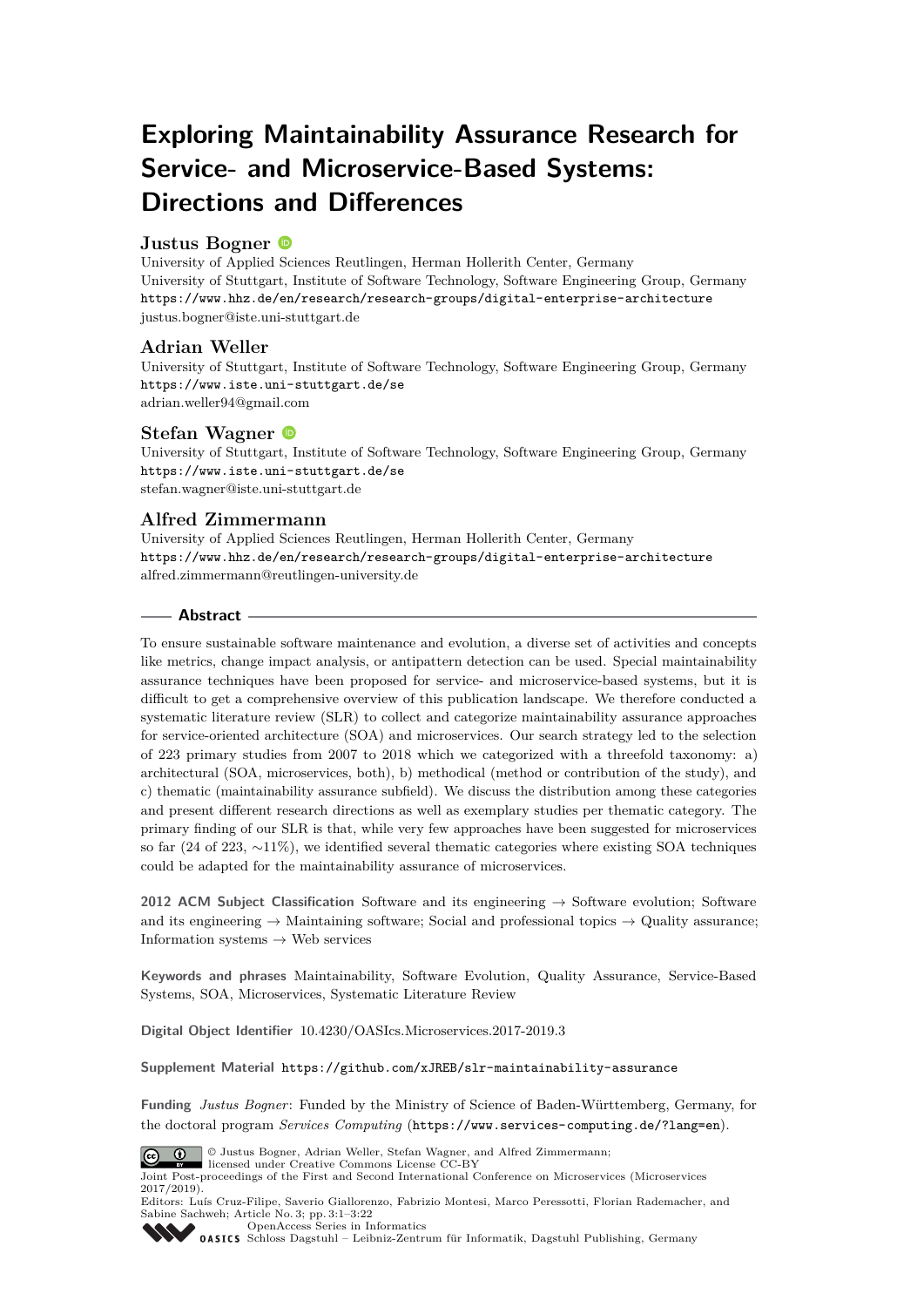#### **3:2 SLR on the Maintainability Assurance of Service- and Microservice-Based Systems**

# <span id="page-1-0"></span>**1 Introduction**

While software continues "to eat the world" [\[3\]](#page-15-0), it becomes all the more important that systems can be quickly adapted to new or changed requirements. As more and more business processes are not only supported by software, but digital goods and services form the essence of entire businesses, the sustainable evolution of the underlying software is a vital concern for many enterprises. The associated quality attribute is referred to as *maintainability* [\[35\]](#page-17-0), i.e. the degree of effectiveness and efficiency with which a system can be modified. In fast-moving markets, the adaptive and extending notion of this quality attribute – also referred to as *evolvability* [\[68\]](#page-19-0) – is especially crucial. To address this, software professionals rely on a set of diverse activities aiming to ensure a sufficient degree of maintainability. We refer to these approaches and techniques as *maintainability assurance*. In general, such activities are either of an *analytical* nature, i.e. to identify existing issues, or of a *constructive* nature, i.e. to remediate or prevent issues [\[79\]](#page-20-0). Examples for analytical techniques include metricbased evaluation (both static and dynamic analysis), scenario-based evaluation, or code review. Examples for constructive techniques are refactoring, standardization, or systematic maintainability construction with design patterns. Furthermore, maintainability assurance for larger systems is often structured into a communicated assurance process and is an integral part of the development flow.

The introduction of service-oriented computing [\[59\]](#page-19-1) arguably led to several maintainabilityrelated benefits such as encapsulation, strict separation between interface and implementation, loose coupling, composition, and reuse. The two service-based architectural styles – namely *service-oriented architecture* (SOA) [\[23\]](#page-16-0) and *microservices* [\[53\]](#page-18-0) – are very popular for implementing enterprise applications or web-based systems with strong requirements for scalability and maintainability. The younger microservices paradigm also places special emphasis on evolutionary design [\[29\]](#page-17-1). Several publications have tried to summarize the differences and commonalities between SOA and microservices [\[66,](#page-19-2) [89,](#page-21-1) [21,](#page-16-1) [12\]](#page-15-1). While no holistic consensus has been reached so far (and probably never will be), many authors focus on the broad set of architectural commonalities. Highlighted differences of microservices are e.g. their decentralized governance and organization (as opposed to centralization and standardization in SOA), their focus on very few lightweight communication protocols like RESTful HTTP (as opposed to protocol-agnostic interoperability via an enterprise service bus in SOA), or their "share nothing" principle (as opposed to SOA's focus on abstraction and reuse). Nonetheless, the majority of publications acknowledges the shared service-oriented principles like loose coupling, location transparency, or statelessness. Early adopters from industry like Netflix also referred to their system as "fine-grained Service Oriented Architecture" [\[80\]](#page-20-1).

In principal, both SOA and microservices are based on beneficial properties for maintainable and evolvable systems. However, concrete maintainability assurance processes for such systems are still not trivial to establish. Empirical studies about industry practices in this regard also highlighted that there is a high trust in the base maintainability of service orientation, which may even lead developers to actively reduce assurance efforts [\[78,](#page-20-2) [9\]](#page-15-2). Simultaneously, practitioners are uncertain how to handle service-oriented particularities in this regard and especially report challenges for architectural evolvability [\[9,](#page-15-2) [10\]](#page-15-3). When trying to get an overview of assurance approaches for service orientation proposed by academia, it is not easy to quickly scan the scattered variety of existing publications. Researchers have suggested a plethora of assurance techniques specifically designed for SOA, microservices, or both that try to approach maintainability from different directions. To enable such an overview, we therefore conducted a systematic literature review (SLR) to collect and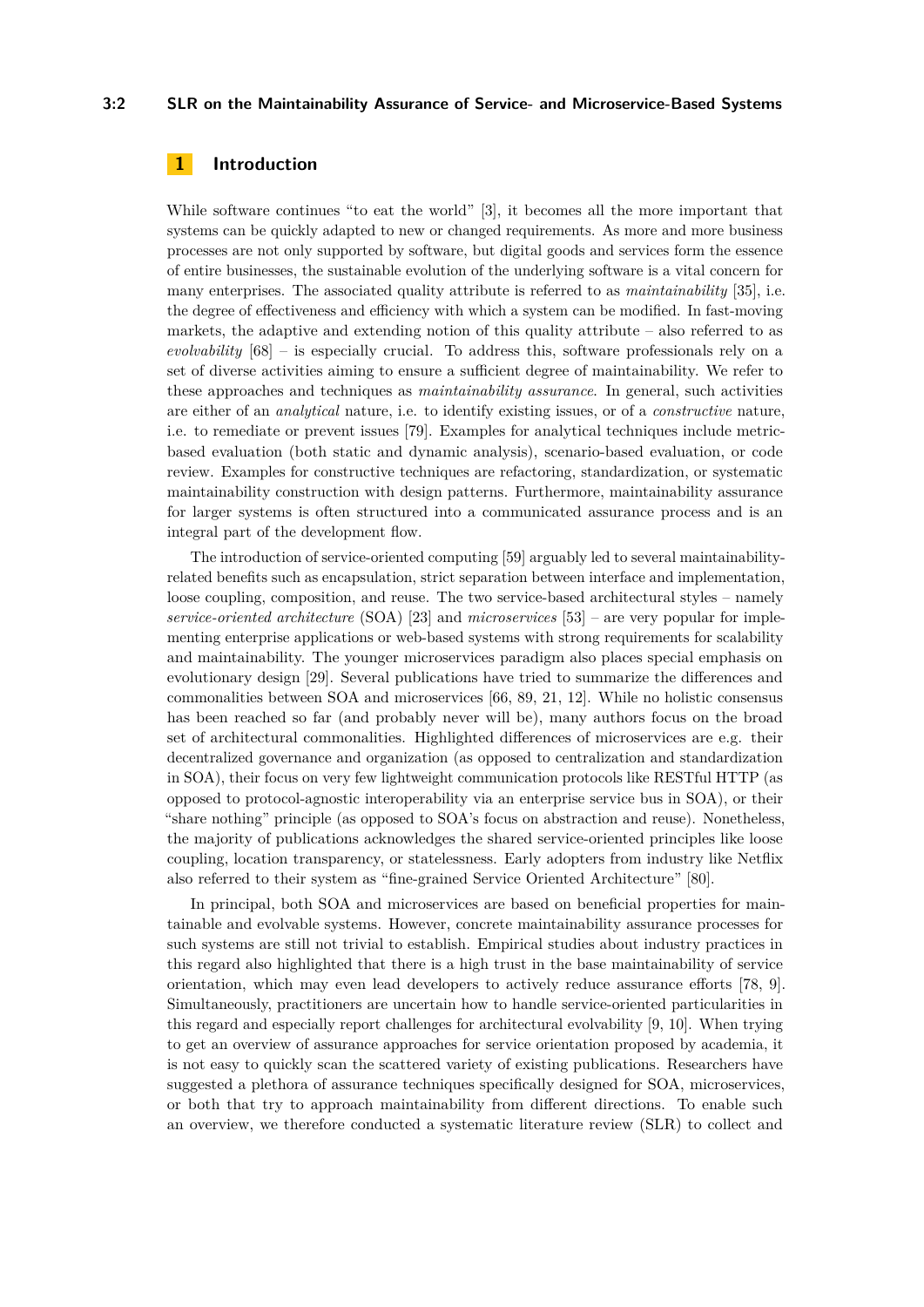categorize existing maintainability assurance research for service orientation. Our review explicitly included both SOA and microservices, because the number of relevant publications for the younger architectural style would have been too small on its own. Moreover, we believed that a lot of the approaches designed for SOA will have relevance for microservices as well. Lastly, the inclusion of both service-based styles will enable an additional comparison on this level. Our SLR was guided by the following four research questions:

- **RQ1:** How can maintainability assurance research proposed for service- and microservicebased systems be categorized?
- **RQ2:** How are the identified publications distributed among the formed categories?  $\sim$
- **RQ3:** What are the most relevant research directions per identified category?
- **RQ4:** What are notable differences between the approaches proposed for service-based systems and those for microservices?

In the remainder of this paper, we first present related literature studies (Section [2\)](#page-2-0) and describe the details of our own study design (Section [3\)](#page-3-0). After that, we present the SLR results, from which we synthesized the answers to our research questions (Section [4\)](#page-5-0). Lastly, we mention possible threats to validity (Section [5\)](#page-14-0) and conclude with a summary as well as an outlook on potential follow-up research (Section [6\)](#page-14-1).

### <span id="page-2-0"></span>**2 Related Work**

Several existing literature studies cover maintainability-related aspects without focusing on a specific system type or architectural style. Breivold et al. [\[14\]](#page-16-2) conducted an SLR to collect studies on the architectural analysis and improvement of software evolvability. They identified 82 primary studies that they structured into five categories, such as quality considerations during design, architectural quality evaluation, architectural knowledge management, or modeling techniques. Service-oriented approaches are not included.

Similarly, Venters et al. [\[77\]](#page-20-3) synthesized existing research approaches for general architecture sustainability in a non-systematic review. They define sustainability as a system's capacity to endure. Service-oriented approaches are only briefly mentioned in the area of reference architectures, where some proposals for SOA are listed. Other described topics are the importance of architectural decisions or metrics for the quantification of sustainability.

There are also several service-based literature studies focusing on SOA. Back in 2009, Gu and Lago [\[33\]](#page-17-2) conducted an SLR to uncover general service-oriented system challenges. Using 51 primary studies, they identified more than 400 challenges, most of them related to quality attributes, service design, and data management. Only three reported challenges were associated with maintenance, i.e. their review is broader than our intended scope.

A more fine-grained scope than the one intended by us was applied in the literature review of Bani-Ismail and Baghdadi [\[6\]](#page-15-4): they solely focused on service identification (SI) in SOA and derived eight different challenges for this activity. The maintainability-related aspect of service granularity is presented as one of the most important challenges.

In another service-oriented SLR, Sabir et al. [\[69\]](#page-19-3) analyzed the evolution of object-oriented and service-oriented bad smells as well as differences with their detection mechanisms. From 78 publications, they identified 56 object-oriented and 19 service-based smells and presented details about their detection approaches. Smells related to microservices are not covered.

In similar fashion, Bogner et al. [\[8\]](#page-15-5) conducted an SLR to collect existing antipatterns for both SOA and microservices. While they did not include many details on detection approaches, they synthesized a holistic data model for all antipatterns and also created a taxonomy for their categorization. 14 of the 36 antipatterns were categorized as applicable to SOA, three to microservices, and 19 to both styles. Like the review of Sabir et al., this is a subset of our intended scope, but nonetheless targets both SOA and microservices.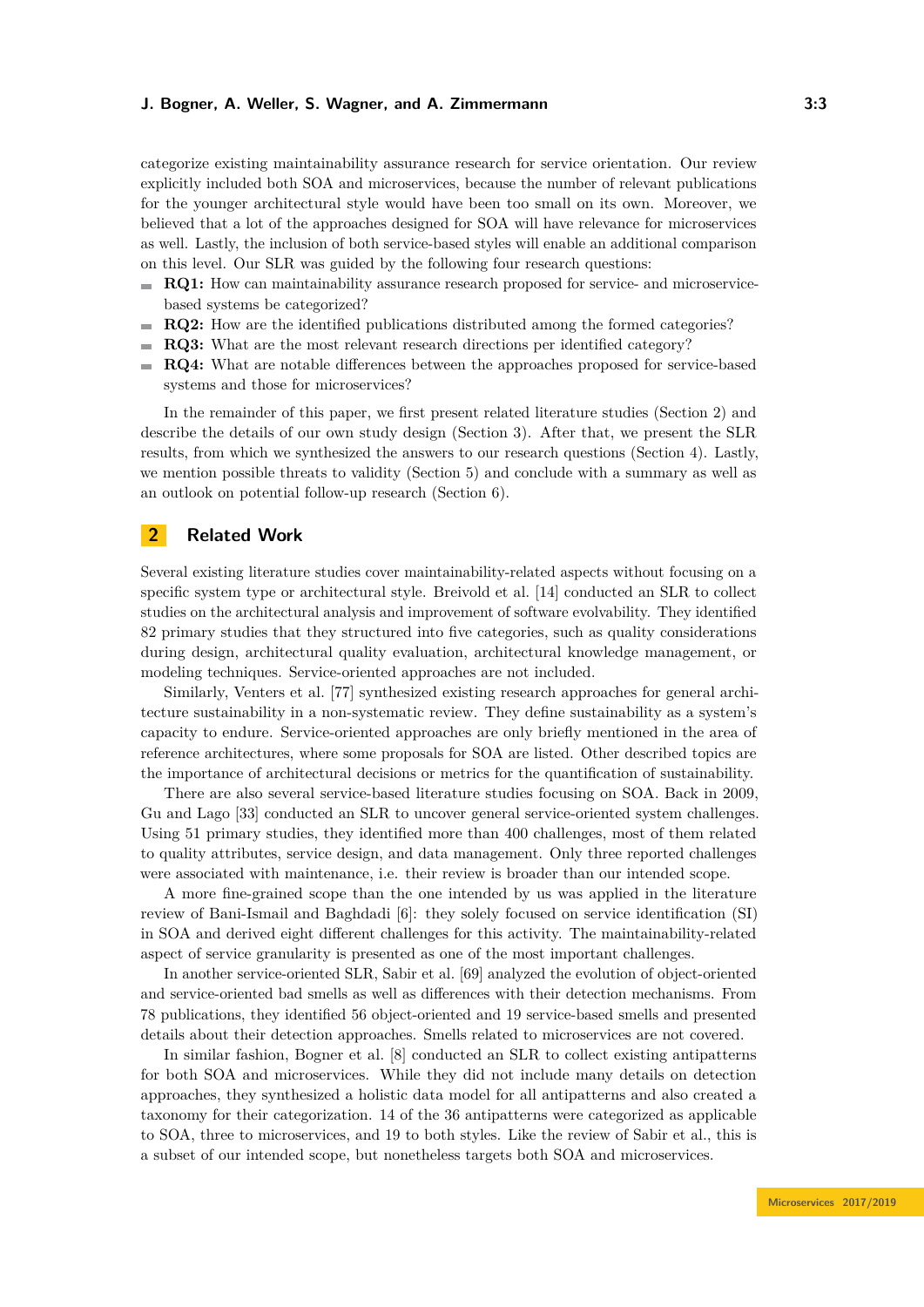#### **3:4 SLR on the Maintainability Assurance of Service- and Microservice-Based Systems**

Several more recent literature studies also focus exclusively on microservices. Di Francesco et al. [\[20\]](#page-16-3) used a systematic mapping study to create a research overview on architecting with microservices. They derived a classification framework and used it to produce a systematic map of the topics of 103 selected primary studies. While maintainability is mentioned in 43 studies as an important design goal or investigated quality attribute, the broad scope of the review prevents a more detailed discussion of how maintainability is actually ensured.

Lastly, Soldani et al. [\[73\]](#page-19-4) systematically surveyed the existing grey literature on microservices to distill their technical and operational "pains and gains". Afterwards, identified concerns were assigned to common stages of the software life cycle such as design or operation. Maintainability is briefly discussed as an advantageous "gain" based on small service size and self-containment, but concrete techniques for its assurance are not mentioned.

In summary, none of the presented related studies focus exclusively on maintainability and its assurance while simultaneously targeting service- and microservice-based systems. The studies that have a similar scope do not limit their review to service orientation and the ones that do are either too general or too specific in their discussed aspects. We intend to close this gap by presenting an SLR that specifically analyzes the state of the art of maintainability assurance for service- and microservice-based systems.

# <span id="page-3-0"></span>**3 Research Methodology**

In general, an SLR is a secondary study that is used to identify, analyze, and summarize (scientific) publications within a certain research area of interest. As such, it presents an overview of the state of the art in a certain (sub)field and may point out research gaps or even a research agenda to close them. Since scientific rigor and replicability are very important in such studies, we relied on the process and guidelines described by Kitchenham and Charters [\[39\]](#page-17-3). Moreover, we published all research artifacts in an online repository<sup>[1](#page-3-1)</sup>.

Our general research process for this study was as follows (see also Fig. [1\)](#page-4-0). First, we brainstormed about research questions we intended to answer and defined four questions that built upon each other (see Section [1\)](#page-1-0). As a second step, we designed a detailed protocol to guide us through the review. This protocol contained the used data sources (literature databases and search engines), a search term with keywords, filter criteria for inclusion and exclusion of studies, as well as a description of the process. We then used this protocol to retrieve the initial result set from all data sources and subsequently applied our filter criteria. The first two authors individually analyzed and filtered all identified publications and afterwards compared the results. Any differences were discussed until a consensus was reached. For the remaining studies, we performed one round of forward citation search ("snowballing") and applied the same filter criteria to the newly identified publications (again with two researchers). Included studies were merged into the existing set and duplicates were removed. This final set of primary studies was now analyzed in an iterative process. A categorization scheme was derived and subsequently applied to the publications. The result was then analyzed again and possible improvements for the categorization scheme were implemented, which led to the next round of categorization. As with the inclusion and exclusion criteria, categorization of the whole set was performed by two researchers, who discussed any difference of opinion. Once the categories were stable, we started the detailed evaluation to synthesize the answers to our research questions.

<span id="page-3-1"></span><sup>1</sup> <https://github.com/xJREB/slr-maintainability-assurance>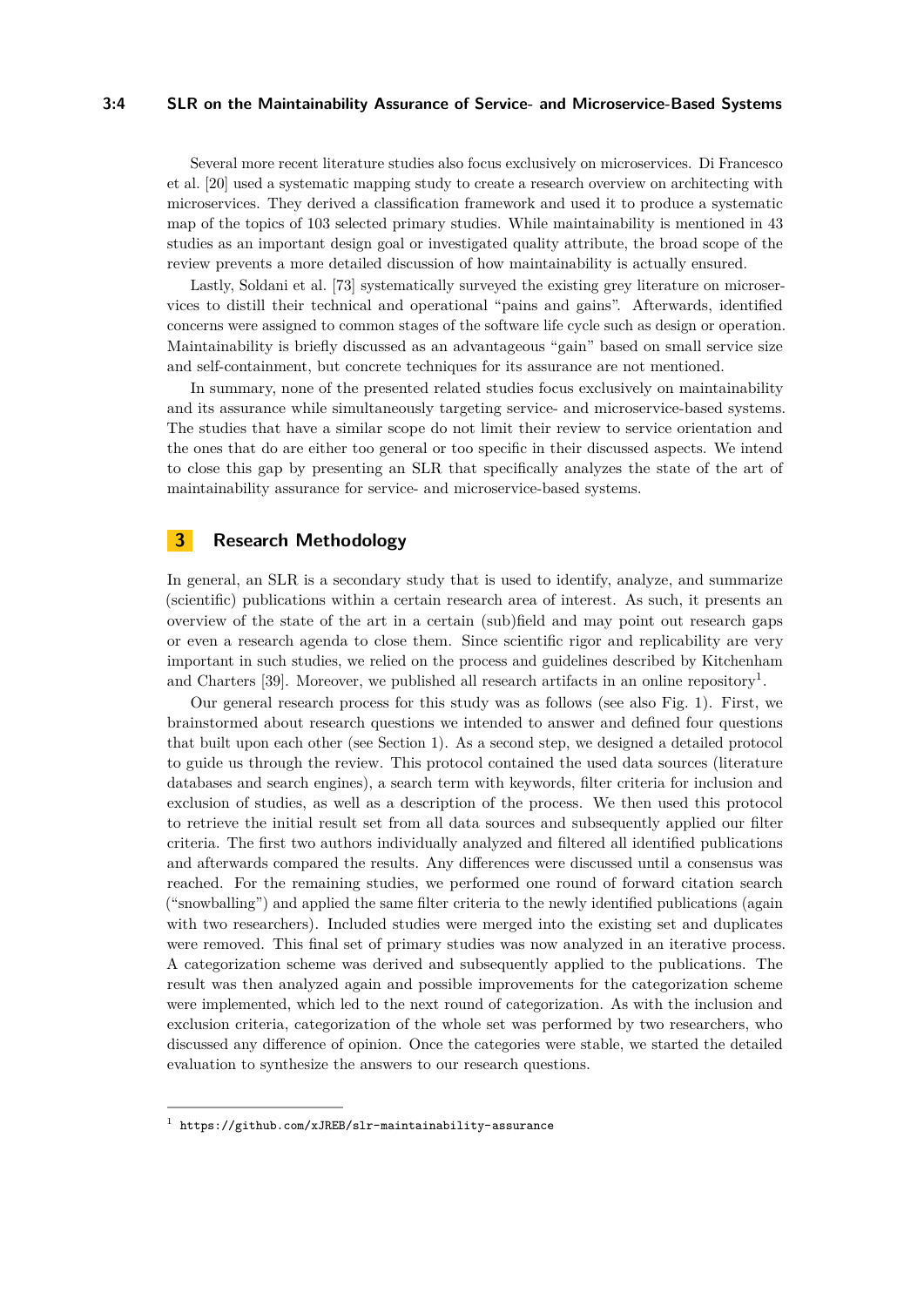<span id="page-4-0"></span>

**Figure 1** General Research Process.

The four used data sources for our initial search (see also Fig. [2\)](#page-4-1) were IEEE Xplore, ACM Digital Library, Springer Link, and ScienceDirect, as they are very common for software engineering and service-oriented topics. For the snowballing phase, we relied on the publisher-agnostic search engine Google Scholar.

- <span id="page-4-1"></span>IEEE Xplore: <https://ieeexplore.ieee.org> m.
- ACM Digital Library: <https://dl.acm.org>  $\blacksquare$
- Springer Link: <https://link.springer.com>  $\sim$
- ScienceDirect (Elsevier): <https://www.sciencedirect.com>  $\sim$
- Google Scholar (only for snowballing): <https://scholar.google.com>

**Figure 2** Used Digital Libraries and Search Engines for the SLR.

As our search string (see also Fig. [3\)](#page-4-2), we formed two buckets with keywords. The two buckets were combined with an AND relation while the keywords within each bucket were combined with an OR relation, i.e. from each bucket, at least one term needed to match. The first bucket contained our central quality attribute maintainability as well as the closely related terms modifiability, evolvability, and evolution. The second bucket was responsible for our targeted system types and therefore consisted of the terms soa, microservice, service-oriented, and service-based. The search string was not confined to any particular field.

```
(maintainability ∨ modifiability ∨ evolvability ∨ evolution) ∧ (soa
∨ microservice ∨ service-oriented ∨ service-based)
```
**Figure 3** Used Search String for the SLR.

Since we only relied on manual filtering to avoid the accidental exclusion of fitting studies that just use different keywords, we also had to limit the result set to a manageable amount. We therefore only considered the first 250 results per data source, i.e. we had a total of 1000 publications for manual analysis. As our most basic inclusion criteria, we only considered publications written in English and published in the years 2007 up until 2018.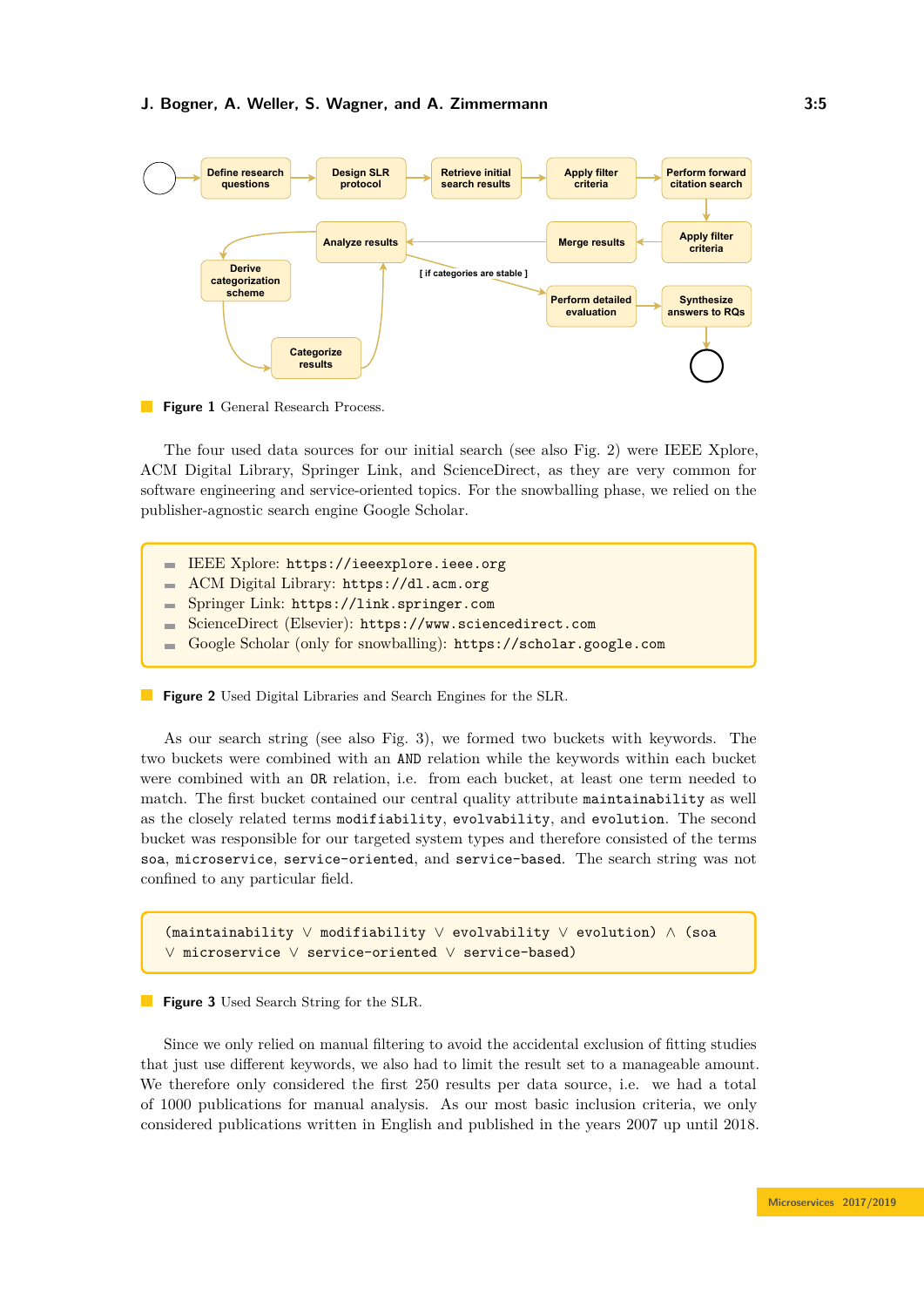#### **3:6 SLR on the Maintainability Assurance of Service- and Microservice-Based Systems**

The title and abstract of studies passing this test were then assessed for their relevance to our research questions. The main focus of the paper needed to be on analyzing or improving maintainability (or a related quality attribute or design property) in the context of service-oriented computing (e.g. SOA or microservices). For example, the architecture sustainability review of Venters et al. [\[77\]](#page-20-3) fulfills the first property, but is not primarily about service orientation. Conversely, the SOA policy optimization approach from Inzinger et al. [\[36\]](#page-17-4) is clearly about service orientation, but does not solely target maintainability. If the topic relevance could not be determined from title and abstract alone, other parts of the paper like the introduction or conclusion had to be read. Finally, we excluded the fields of runtime adaptation as in [\[26\]](#page-16-4), software testing as in [\[37\]](#page-17-5), and legacy to SOA or microservices migration as in [\[47\]](#page-18-1). While these topics are related to maintenance and evolution, they are very specialized and each one could probably provide enough material for a separate SLR.

### <span id="page-5-0"></span>**4 Results**

Using the process described above, we obtained an initial set of 1000 papers, i.e. 250 per selected publisher. We then applied our inclusion criteria, which resulted in a filtered set of 122 papers. In the snowballing phase, we identified a total of 806 publications that cited a paper from our filtered set. Lastly, we applied the same filter criteria to these new publications and merged the remaining ones back into the filtered set while removing duplicates. This resulted in a final set of 223 primary studies (see also Fig. [4\)](#page-5-1). Nearly half of these papers (105) were published by IEEE, followed by 40 Springer publications (18%), 31 papers from ACM (14%), and 10 from ScienceDirect (4%). The remaining 37 publications (17%) were from 31 different publishers (see also Fig. [5\)](#page-6-0). When looking at the number of publications per year (Fig. [6\)](#page-6-0), we see a slow beginning in 2007 (six publications), a peak in 2011 (35 publications), smaller yet fairly similar numbers for 2012 to 2015 (22-24 publications), and finally another decline for 2016 to 2018 (15-18 publications).

<span id="page-5-1"></span>

**Figure 4** SLR Results: Number of Publications per Stage.

### **4.1 Research Categories (RQ1)**

To answer the first research question, we derived a three-dimensional taxonomy to categorize the identified primary studies (see Table [1\)](#page-6-1). The first and most obvious category type called *architectural* consisted of three different categories that determined if a study targeted *SOA*, *microservices*, or *both* architectural styles. *Both* was selected if the study either explicitly stated the inclusion of both SOA and microservices or if it was about concepts like RESTful services that are prevalent in both styles. This category type was mandatory and exactly one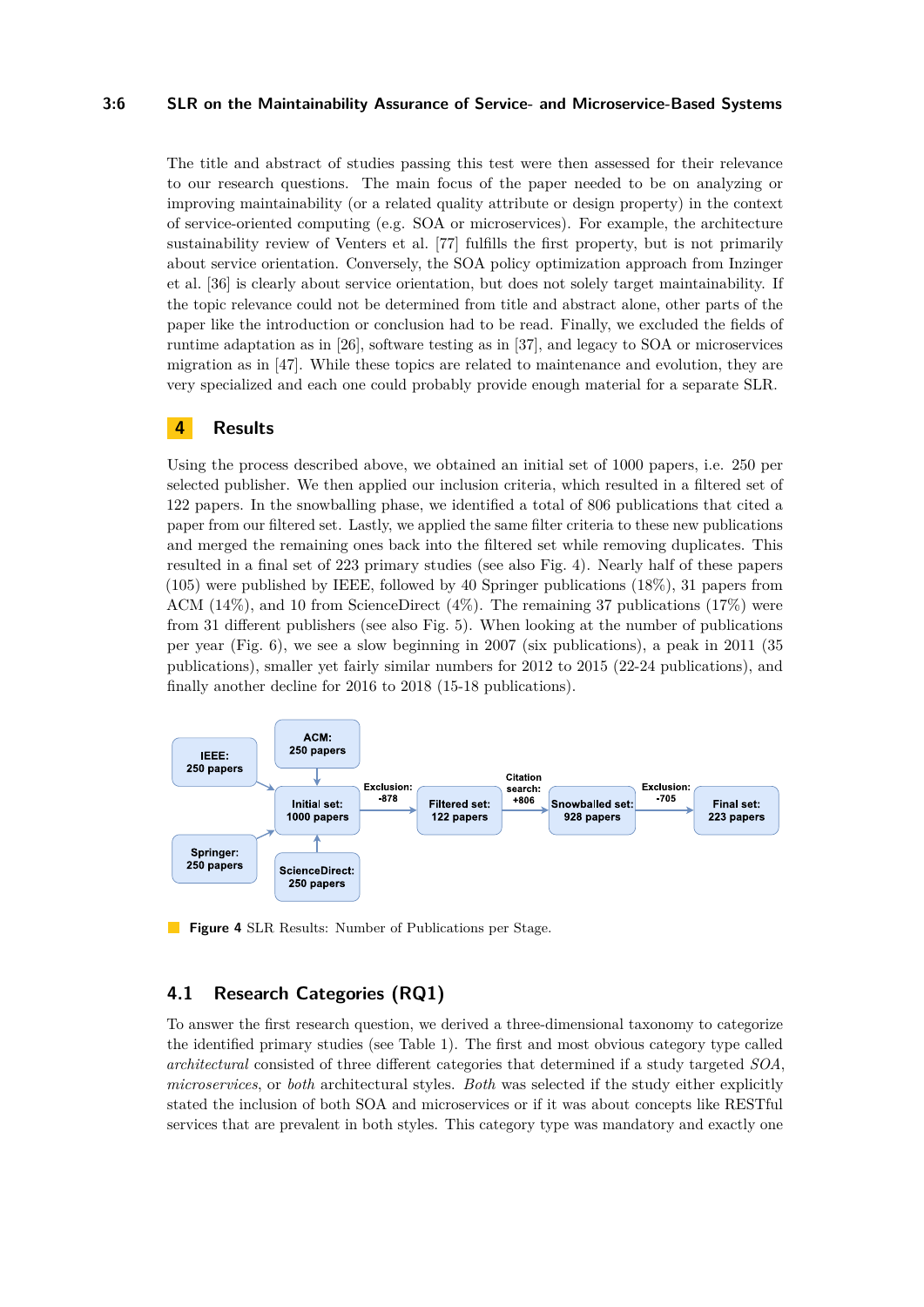<span id="page-6-0"></span>

<span id="page-6-1"></span>**Table 1** Three-Dimensional Categorization Scheme.

| Type          | Description                                                                                                                                                         | Mandatory  | Multiple                           |
|---------------|---------------------------------------------------------------------------------------------------------------------------------------------------------------------|------------|------------------------------------|
| Architectural | Contains three categories that determine if a publication<br>focuses on <i>SOA</i> , <i>microservices</i> , or <i>both</i> styles.                                  | <b>Yes</b> | No.                                |
| Methodical    | Contains five categories that either determine the used<br>research method (e.g. <i>literature study</i> ) or the study's<br>contribution (e.g. model or taxonomy). | - No       | Yes.                               |
| Thematic      | Contains nine categories that determine the topic of a<br>publication, <i>i.e.</i> subfields of maintainability assurance.                                          | Yes.       | Yes (except)<br>for <i>other</i> ) |

category had to be chosen per publication. Second, the optional *methodical* category type determined either the applied methodology (e.g. *case study*) or the provided contribution (e.g. *process or method*). It consisted of five different categories, from which multiple ones could be selected per study. Lastly, the most important *thematic* category type determined the actual maintainability-related topic of a publication, i.e. a more specific subfield of maintainability assurance. To avoid a large number of very fine-grained thematic categories, we created the generic *Other* category. At least one thematic category had to be chosen per publication. The following listing briefly describes all methodical categories.

- **Case, Field, or Empirical Study:** the publication either describes a case study (e.g.  $\mathcal{L}_{\mathcal{A}}$ demonstrating an approach with an example system), a field study (e.g. analyzing an industry system), or an empirical study (e.g. a survey, interviews, or a controlled experiment)
- **Literature Study:** the publication presents the results of a literature study like an SLR or a systematic mapping study
- **Model or Taxonomy:** the publication contributes a (meta) model or taxonomy to further the conceptual understanding of a topic
- **Process or Method:** the publication defines a method or process, i.e. a sequence of activities to achieve a certain goal
- **Reference Architecture or Tool:** the publication either describes a reference architecture (an abstract and reusable template to create system architectures) or a tool to e.g. mitigate manual efforts

Lastly, the next listing presents all thematic categories. They refer exclusively to a service-based context.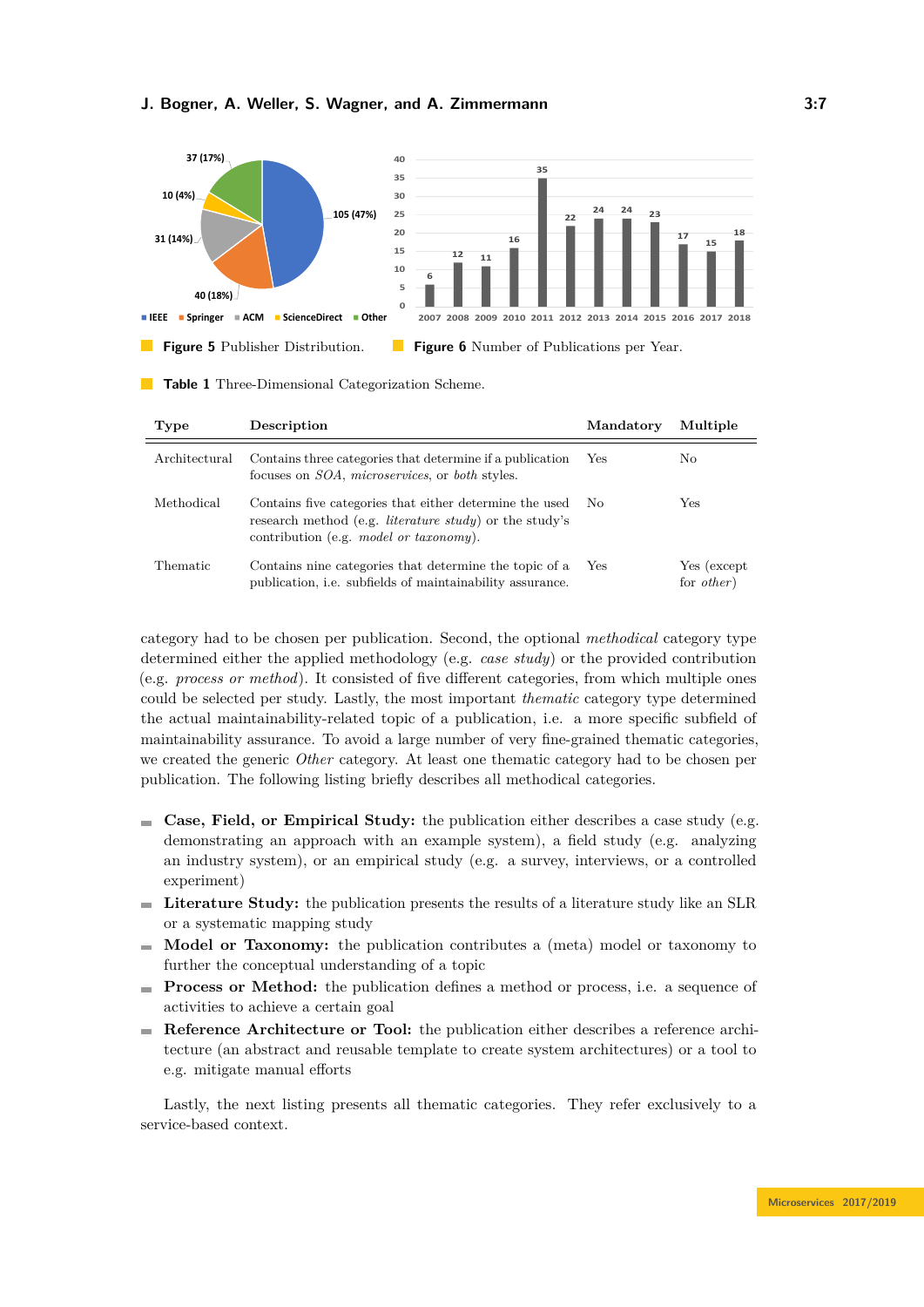### **3:8 SLR on the Maintainability Assurance of Service- and Microservice-Based Systems**

- **Architecture Recovery and Documentation:** relying on architecture reconstruction (if no current documentation is available) or on general architecture documentation support to increase analyzability and therefore maintainability; example: [\[40\]](#page-17-6)
- **Model-Driven Approaches:** approaches that rely on model-driven engineering to reduce long-term maintenance efforts with e.g. code generation from machine-readable models; example: [\[49\]](#page-18-2)
- **Patterns:** applying patterns specifically designed for service orientation to systematically improve maintainability-related aspects or to describe service evolution; example: [\[83\]](#page-20-4)
- **Antipatterns and Bad Smells:** conceptualizing service-based antipatterns and bad smells or providing detection approaches for them to identify maintainability weaknesses; example: [\[58\]](#page-18-3)
- **Service Identification and Decomposition:** approaches to identify suitable service m. boundaries for functionality or to decompose large existing services into more fine-grained ones that are more beneficial for maintainability; example: [\[45\]](#page-18-4)
- **Maintainability Metrics and Prediction:** conceptualizing or evaluating service-based m. metrics to analyze or predict maintainability; example: [\[50\]](#page-18-5)
- **Change Impact and Scenarios:** approaches for analyzing the potential propagation m. of service changes or general scenario-based maintainability evaluation; example: [\[34\]](#page-17-7)
- **Evolution Management:** general approaches to support or improve the overall service evolution process via e.g. systematic planning techniques, accelerating the process, increasing fault tolerance, or mitigating other negative consequences; example: [\[28\]](#page-16-5)
- **Other:** all papers that could not be assigned to one of the other categories were sorted  $\sim$ into this one; example: [\[84\]](#page-20-5)

# **4.2 Category Distributions (RQ2)**

The analysis of distributions among *architectural* categories (SOA, microservices, both) immediately revealed that nearly 90% of the 223 publications exclusively targeted SOA (see Fig. [7\)](#page-7-0). Only 12 publications solely referred to microservices while an additional 12 included both SOA and microservices. This means that only a combined ∼11% of our primary studies were about maintainability assurance approaches for microservices. Since microservices are much younger than SOA, it also makes sense to look at a more recent subset, e.g. starting from 2014 when microservices began to rise in popularity (see Fig. [8\)](#page-7-0). However, from 2014 to 2018, identified microservices-related publications still only accounted for a combined ∼25%.

<span id="page-7-0"></span>

**Figure 7** Architectural Categories 2007- 2018.

**Figure 8** Architectural Categories 2014- 2018.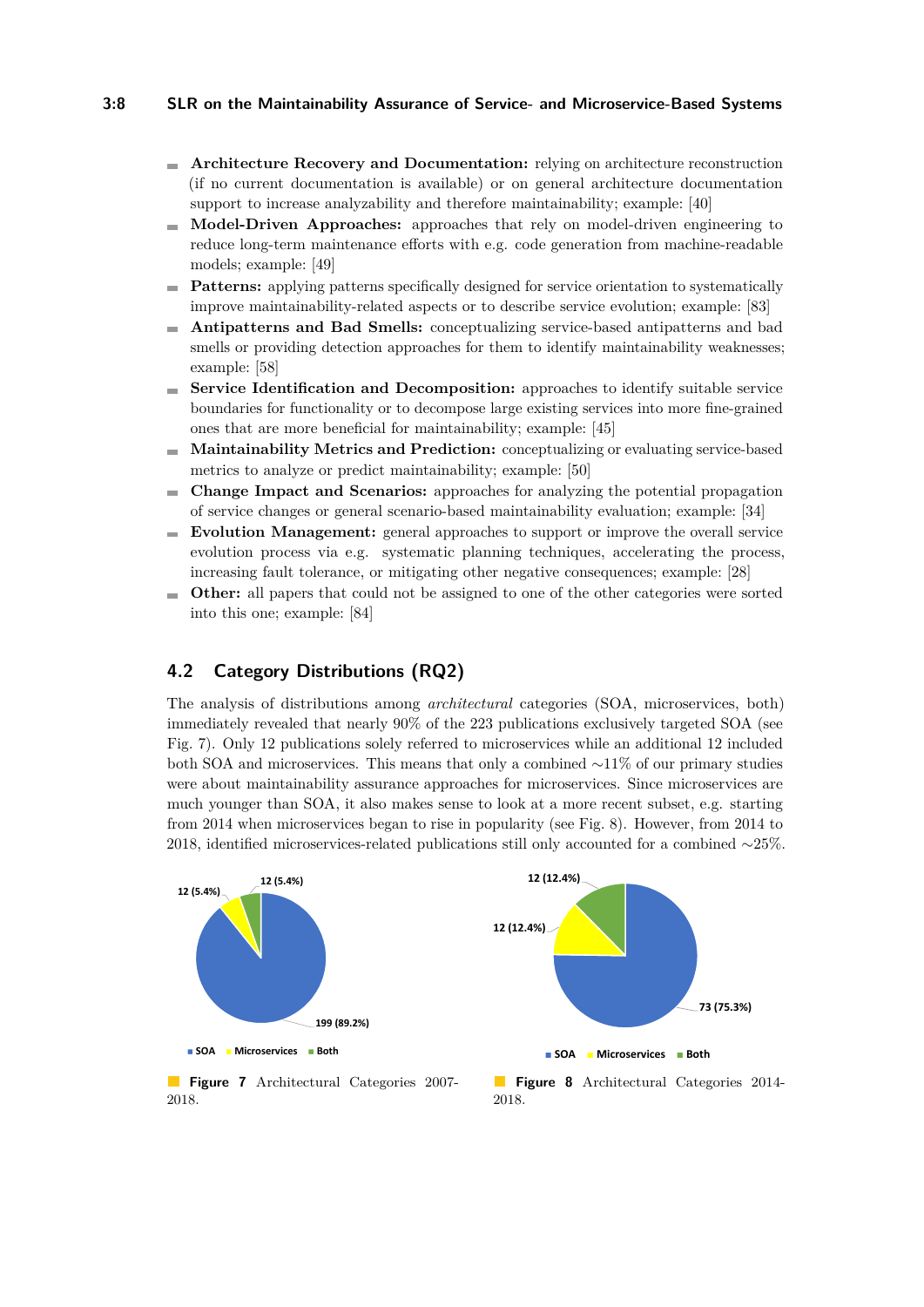Concerning *methodical* categories (see Fig. [9\)](#page-8-0), the most frequent one was *case, field, or empirical study*: 63% of publications included such a study, most often to demonstrate or evaluate a proposed approach or to analyze industry practices. Moreover, nearly half of the publications (110) described a *process or method* as part of their contribution, which highlights the importance of systematic approaches in this field. Both the conceptual contribution of a *model or taxonomy* (75 of 223) and the more practical contribution of a *reference architecture or tool* (72 of 223) were present in roughly one third of studies. Lastly, 25 publications (11%) described a *literature study* for meta analysis. Overall, 124 publications were associated with at least two methodical categories (56%) and 68 publications with at least three (30%).

<span id="page-8-0"></span>

**Figure 9** Distribution: Methodical Categories (percentages are relative to 223 publications).

With respect to *thematic categories* (Fig. [10\)](#page-8-1), around half of the publications were equally distributed among either *evolution management* (56) or *maintainability metrics & prediction* (55). This shows the popularity of approaches to systematically manage service evolution and mitigate potential consequences as well as the interest in maintainability metrics specifically designed for service orientation. In the remaining half, the largest category accounting for 17% of total publications was *change impact & scenarios*, which indicates that qualitative evaluation has not been as popular as quantitative metric-based evaluation so far. Smaller categories were *antipatterns*  $\mathscr{C}$  *bad smells* (9%), *service identification*  $\mathscr{C}$  *decomposition* (9%), *patterns* (6%), *model-driven approaches* (5%), and *architecture recovery & documentation* (4%). Lastly, 18 publications were categorized with *other* (8%) because they did not fit into any existing category. As opposed to *methodical* categories, multiple selection was quite rare here, i.e. only 21 publications were related to more than one category  $(9\%)$ .

<span id="page-8-1"></span>

**Figure 10** Distribution: Thematic Categories (percentages are relative to 223 publications).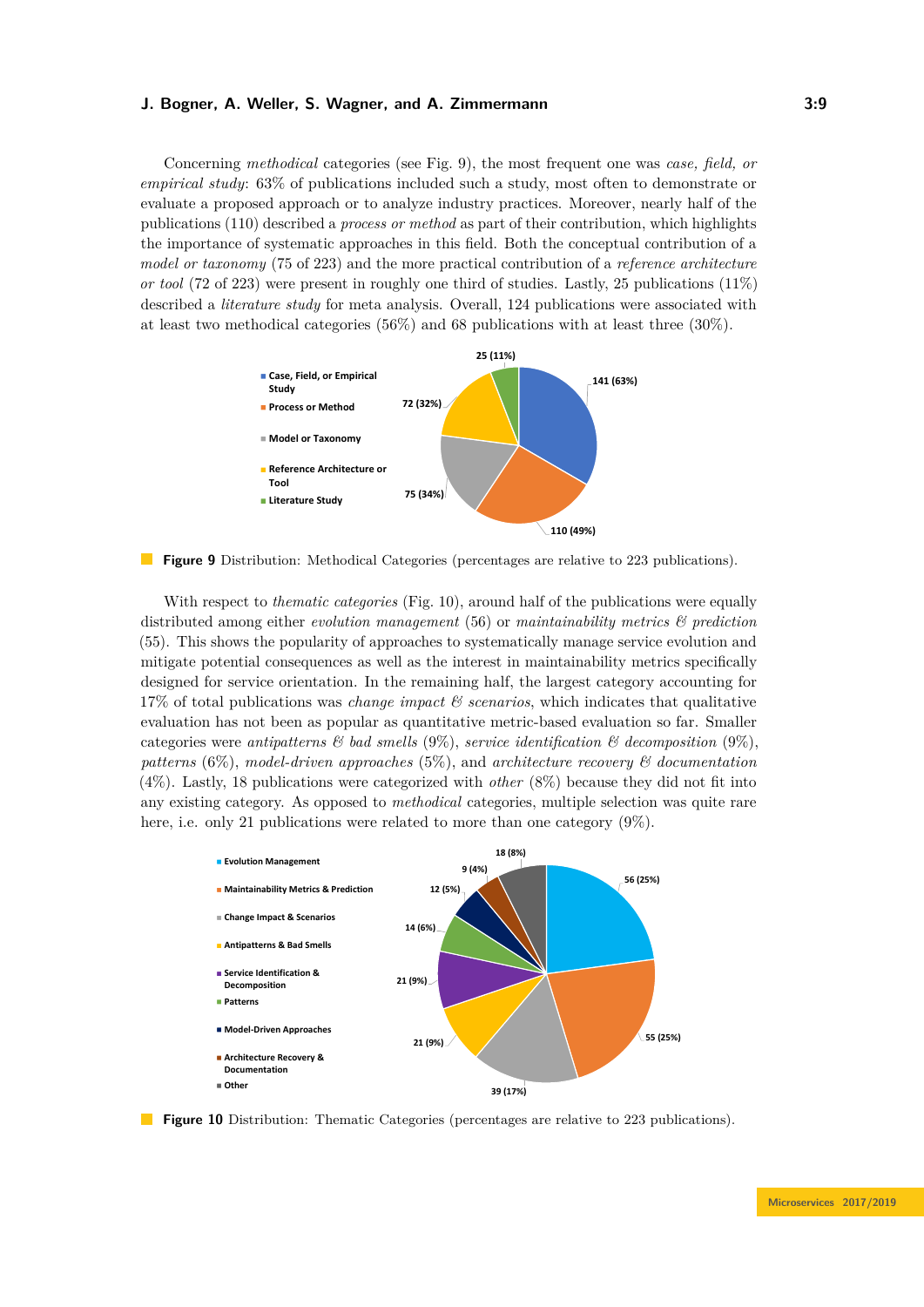#### **3:10 SLR on the Maintainability Assurance of Service- and Microservice-Based Systems**

### **4.3 Research Directions per Category(RQ3)**

In this section, we briefly describe the most relevant research directions per identified thematic category (except for *other*). We illustrate these by describing selected exemplary studies.

**Architecture Recovery and Documentation.** In our smallest thematic category, the majority of the nine publications was concerned with (semi-)automatic architecture reconstruction via static analysis, dynamic runtime analysis, or a mixture of both. A static example for SOA is the intelligent search support by Reichherzer et al. [\[65\]](#page-19-5). Their SOAMiner tool parses and analyzes common SOA artifacts like WSDL or BPEL files and conceptualizes knowledge relevant for architecture and maintenance from them. Similarly, Buchgeher et al. [\[15\]](#page-16-6) provide a platform to provide up-to-date architectural information of large-scale service-based systems via extraction techniques using source code and other development artifacts like POM files. With five publications, this category was also especially popular for microservices. One example is the MicroART approach of Granchelli et al. [\[32\]](#page-17-8) that combines static information from a code repository (e.g. Docker files) with dynamic runtime data collected via tcpdump. A second mixed approach is the MICROLYZE framework from Kleehaus et al. [\[40\]](#page-17-6). By combining data from service registries and OpenTracing monitoring with static build-time information, the system's architecture can be continuously reconstructed while also taking infrastructure and hardware into account.

Overall, approaches in this category were concerned with providing accurate architecture documentation to increase analyzability and to ease maintenance efforts. Automation is used to reduce manual efforts, but this is challenging in heterogeneous and decentralized environments that consist of a very large number of diverse (micro)services. Most modern approaches combine static with dynamic analysis and sometimes even rely on tool-supported manual steps to increase accuracy.

**Model-Driven Approaches.** All 12 publications in this category were related to SOA and most of them were concerned with model-based verification during evolution. To support model evolution and change propagation across different model types such as business process or service models, Sindhgatta and Sengupta [\[71\]](#page-19-6) proposed a framework that automatically analyzes Meta-Object Facility (MOF) compliant models and supports the selective application of changes to downstream models. Similarly, Liu et al. [\[48\]](#page-18-6) designed a verification approach that is based on colored reflective Petri nets and simulates adaptive service evolution. A last approach in this area was created by Zhou et al. [\[88\]](#page-20-6): they analyze model consistency using hierarchical timed automata and also support the modelling of time constraints as well as architectural decomposition. In the area of business process management, Boukhebouze et al. [\[13\]](#page-15-6) relied on rule-based specifications with the event-condition-action model to assess a business process's flexibility and to estimate its cost of change. Rules are translated into a graph and subsequently used for analysis. Lastly, Lambers et al. [\[44\]](#page-18-7) proposed a very early holistic approach for model-driven development of service-based applications. Their goal was to enable expert users to iteratively and rapidly develop flexible services through a series of models, code generators, and a graphical user interface for visual model creation and modification.

All in all, the presented approaches rely on different kinds of formal methods to enable faster and less error-prone development and evolution of service-based systems. Models specific to service orientation like business process models were frequently used. The predominant themes were consistency checking and verification.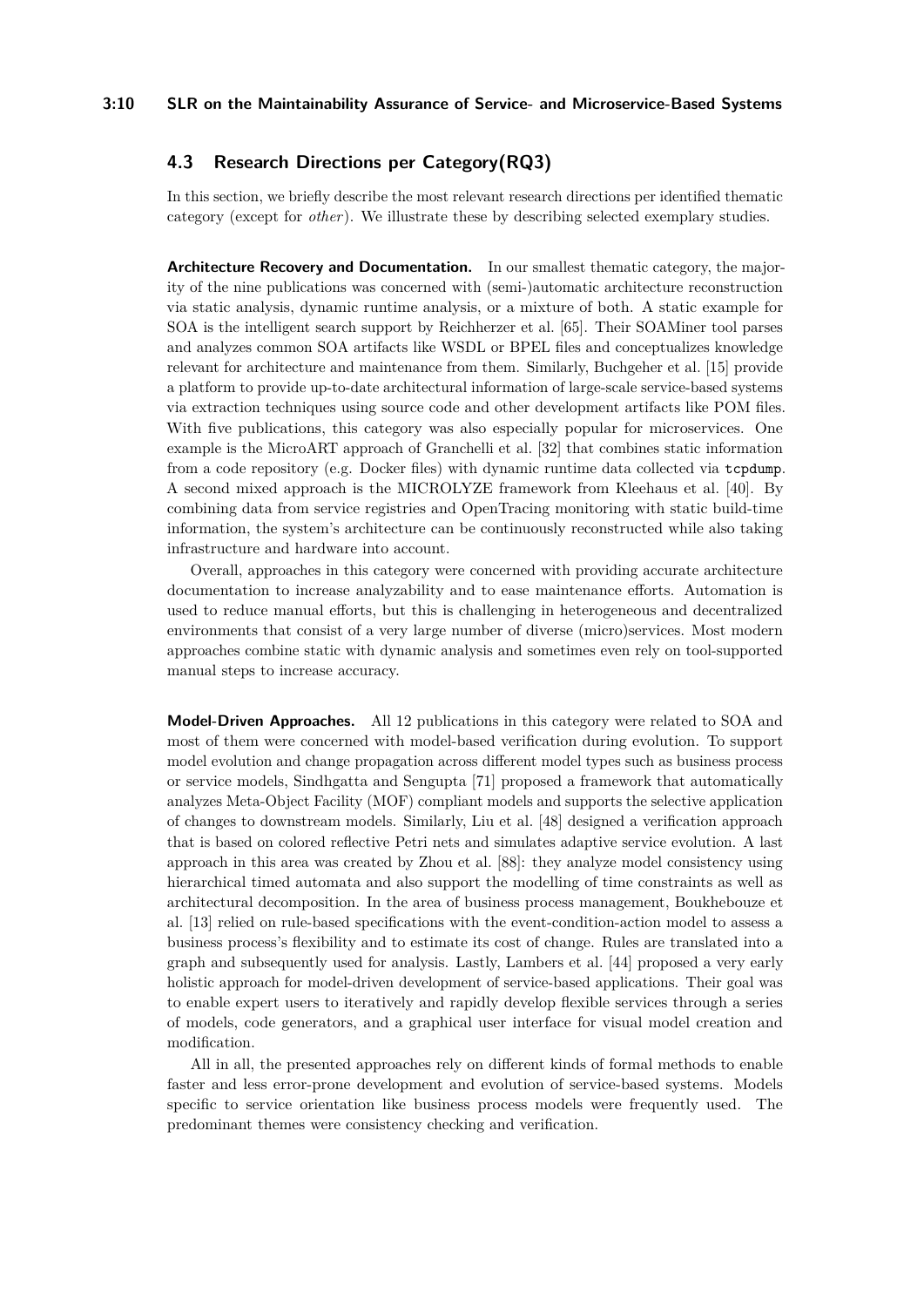**Patterns.** We identified 14 studies that discussed service-based design patterns, i.e. best practice solution blueprints for recurring design problems, in the area of maintenance and evolution. However, contrary to previous categories, most of them did not follow one major research direction. A few publications proposed new service-based design patterns beneficial for maintainability like the *Service Decoupler* from Athanasopoulos [\[4\]](#page-15-7). Others like Tragatschnig et al. [\[76\]](#page-20-7) used patterns to describe and plan the evolution of servicebased systems ("change patterns"), which should increase the efficiency and correctness of modifications. Some approaches centered around existing patterns in a system. Zdun et al. [\[85\]](#page-20-8) provided a set of constraints and metrics for automatically assessing the pattern conformance in microservice-based system to avoid architectural drift. Demange et al. [\[19\]](#page-16-7) designed the "Service Oriented Detection Of Patterns" (SODOP) approach to automatically detect existing service-based patterns via metric rule cards so that their design quality can be evaluated. Lastly, Palma et al. [\[55\]](#page-18-8) analyzed the change-proneness of selected service-based patterns by studying an open source system. Using the metrics *number of changes* and *code churn*, they discovered that services with patterns needed less maintenance effort, but not with a statistically significant difference.

In general, this category was surprisingly heterogeneous with diverse pattern use cases, ranging from systematic maintainability construction to architecture conformance checking or service evolution description. Unfortunately, our SLR did not identify more holistic publications with collections and discussion of service-based patterns beneficial for maintainability, e.g. a literature study. Likewise, we only identified a single empirical study [\[55\]](#page-18-8) that analyzed the impact of service-based design patterns on modifiability.

**Antipatterns and Bad Smells.** With 21 publications, this category was 50% larger than *patterns*, which could indicate that preventing suboptimal designs has been perceived as more important or as more related to maintainability than to other quality attributes. Research directions in this category were also not as scattered, but followed two main themes. The smaller group was concerned with the conceptualization of service-based antipatterns. Palma and Mohay [\[57\]](#page-18-9) presented a classification taxonomy for 20 web service and Service Component Architecture (SCA) antipatterns and also defined metrics to specify their existence. In the area of microservices, Taibi and Lenarduzzi [\[75\]](#page-20-9) synthesized 11 common bad smells by interviewing 72 developers. Similarly, Carrasco et al. [\[17\]](#page-16-8) collected nine microservices architecture and migration smells by analyzing 58 sources from scientific and grey literature. The larger group in this category, however, went one step further and proposed automatic detection approaches for antipatterns. An example was the SODA (Service Oriented Detection for Antipatterns) approach from Nayrolles et al. [\[52\]](#page-18-10), which the same authors later improved by mining execution traces [\[51\]](#page-18-11). For RESTful services, Palma et al. [\[56\]](#page-18-12) proposed an approach which uses semantic as well as syntactic analysis to detect linguistic antipatterns. Lastly, Sabir et al. [\[69\]](#page-19-3) combined both directions in their SLR that not only collected existing antipatterns, but also analyzed detection approaches.

The automatic detection of service-based antipatterns to efficiently identify design flaws was the prevalent theme in this category. Different approaches like static or dynamic analysis, machine learning, genetic programming, or combinations have been proposed. An understudied area, however, seems to be the systematic refactoring of detected antipatterns.

**Service Identification and Decomposition.** We identified 21 publications that focused on the activities of service identification or decomposition to increase maintainability. The majority of these (15) proposed a *process or method* to derive service candidates or to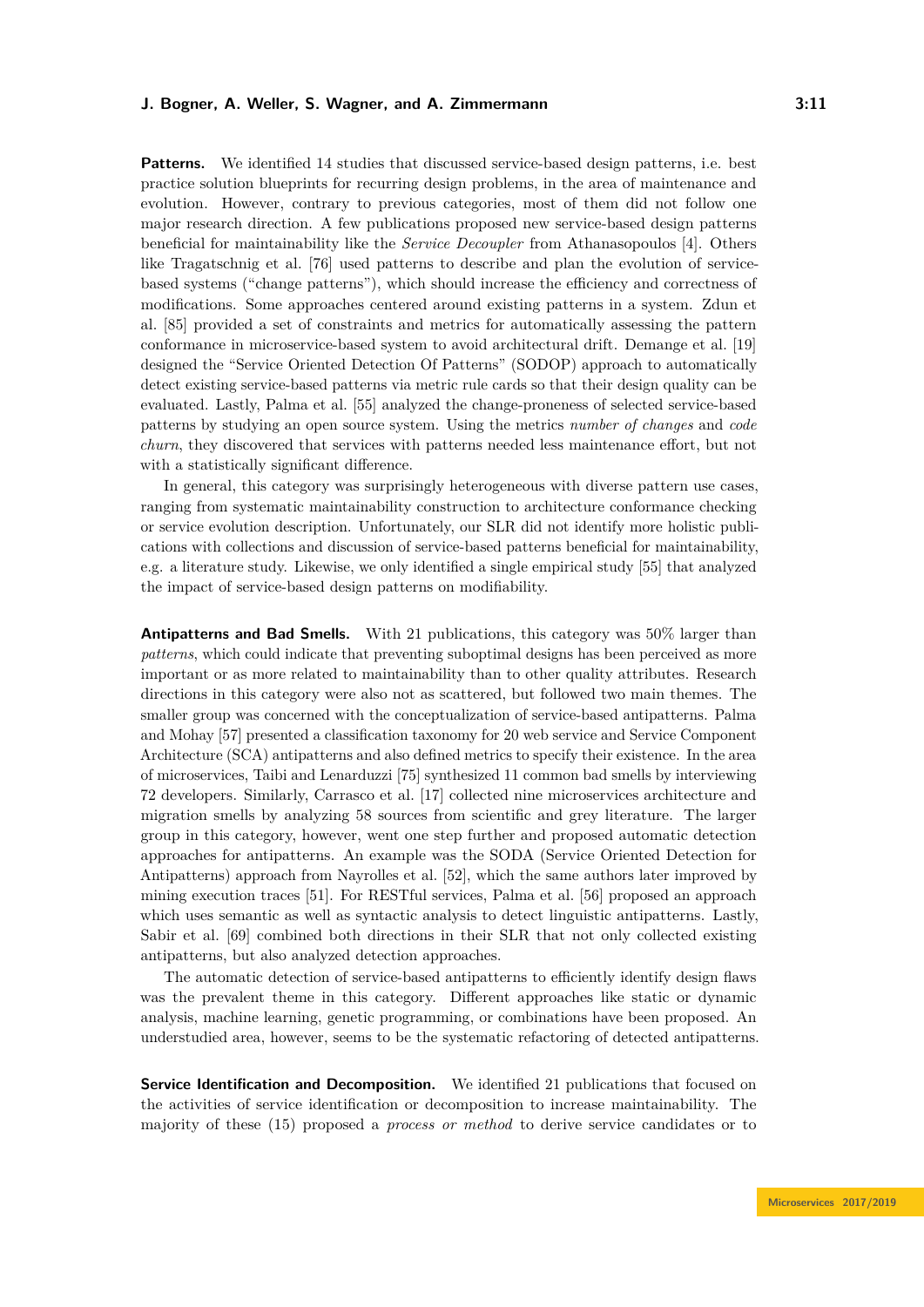#### **3:12 SLR on the Maintainability Assurance of Service- and Microservice-Based Systems**

decompose existing services or interfaces in a systematic or automatic fashion. A fully automated identification approach has been proposed by Leopold et al. [\[45\]](#page-18-4): they relied on semantic technologies to create a ranked list of service candidates from existing business process models. Athanasopoulos et al. [\[5\]](#page-15-8) designed a tool-supported approach to analyze WSDL specifications with cohesion metrics. Based on the results, the existing interface is progressively decomposed into more cohesive units. Similarly, Daagi et al. [\[18\]](#page-16-9) used a framework for Formal Concept Analysis (FCA) to identify hidden relations between WSDL operations and decompose the interface into several more fine-grained ones. Because numerous approaches have been proposed, there is also a decent amount of *literature studies* in this category. Kohlborn et al. [\[41\]](#page-17-9) conducted a structured evaluation of 30 service analysis approaches and proposed a new consolidated method to address collected short-comings. A second review by Cai et al. [\[16\]](#page-16-10) tried to keep the literature analysis closer to the general software and service engineering process and derived common "high-value activities". Lastly, a literature review from Bani-Ismail and Baghdadi [\[6\]](#page-15-4) identified eight common service identification challenges. The same authors [\[7\]](#page-15-9) also conducted another review to gather proposed evaluation frameworks for service identification methods.

Since a plethora of manual or automatic approaches has been proposed in this category, it becomes difficult to differentiate between them. Some publications tried to address this with literature studies, but selecting a feasible approach for a use case may still be challenging.

**Maintainability Metrics and Prediction.** Our second largest category consisted of 55 publications. Since existing source code or object-oriented metrics are only of limited relevance for service-oriented systems, most publications in this category proposed maintainability metrics specifically designed for service orientation. Some researchers approached this by focusing on a single maintainability-related design property like coupling [\[62\]](#page-19-7), complexity [\[63\]](#page-19-8), cohesion [\[61\]](#page-19-9), or granularity [\[1\]](#page-15-10). Others tried to assemble holistic metric suites, like the SOA design quality model from Shim et al. [\[70\]](#page-19-10) or the metrics suite from Sindhgatta et al. [\[72\]](#page-19-11). Because most proposed metrics were of an architectural nature and therefore difficult to collect from source code, some publications also focused on metrics for specific service-based artifacts like SoaML [\[31\]](#page-17-10) or BPMN [\[74\]](#page-20-10) diagrams. To create an overview and to compare proposed metrics, other researchers conducted literature studies. Nik Daud and Wan Kadir [\[54\]](#page-18-13) collected and categorized service-based metrics according to structural attributes, applied phase, or artifact. Bogner et al. [\[11\]](#page-15-11) targeted only automatically collectable metrics and also analyzed the applicability of SOA metrics for microservices. A few publications also used metrics and various machine learning techniques to predict the future maintainability of services. Wang et al. [\[81\]](#page-20-11) used artificial neural networks to build prediction models of several web service interface metrics. In a slightly different fashion, Kumar et al. [\[43\]](#page-17-11) applied feature selection techniques and support vector machines to evaluate the prediction quality of object-oriented metrics for the maintainability of service-based systems.

Overall, the main theme in this category was the definition of new or adapted servicebased maintainability metrics. While many metrics have been proposed, their relevance and effectiveness often remained unclear. We identified only very few evaluation studies like the one from Perepletchikov and Ryan [\[60\]](#page-19-12). Comparative literature studies were also rare. Furthermore, even though automatic collection was a prevalent topic and several tools like Q-ImPrESS from Koziolek et al. [\[42\]](#page-17-12) or MAAT from Engel et al. [\[22\]](#page-16-11) were presented, the number of publicly available tools was very low, which could hinder replication studies and industry adoption. Lastly, there seems to be much potential in crossing boundaries between e.g. SOA, microservices, WSDL, or SoaML to adapt evaluated metrics to other fields.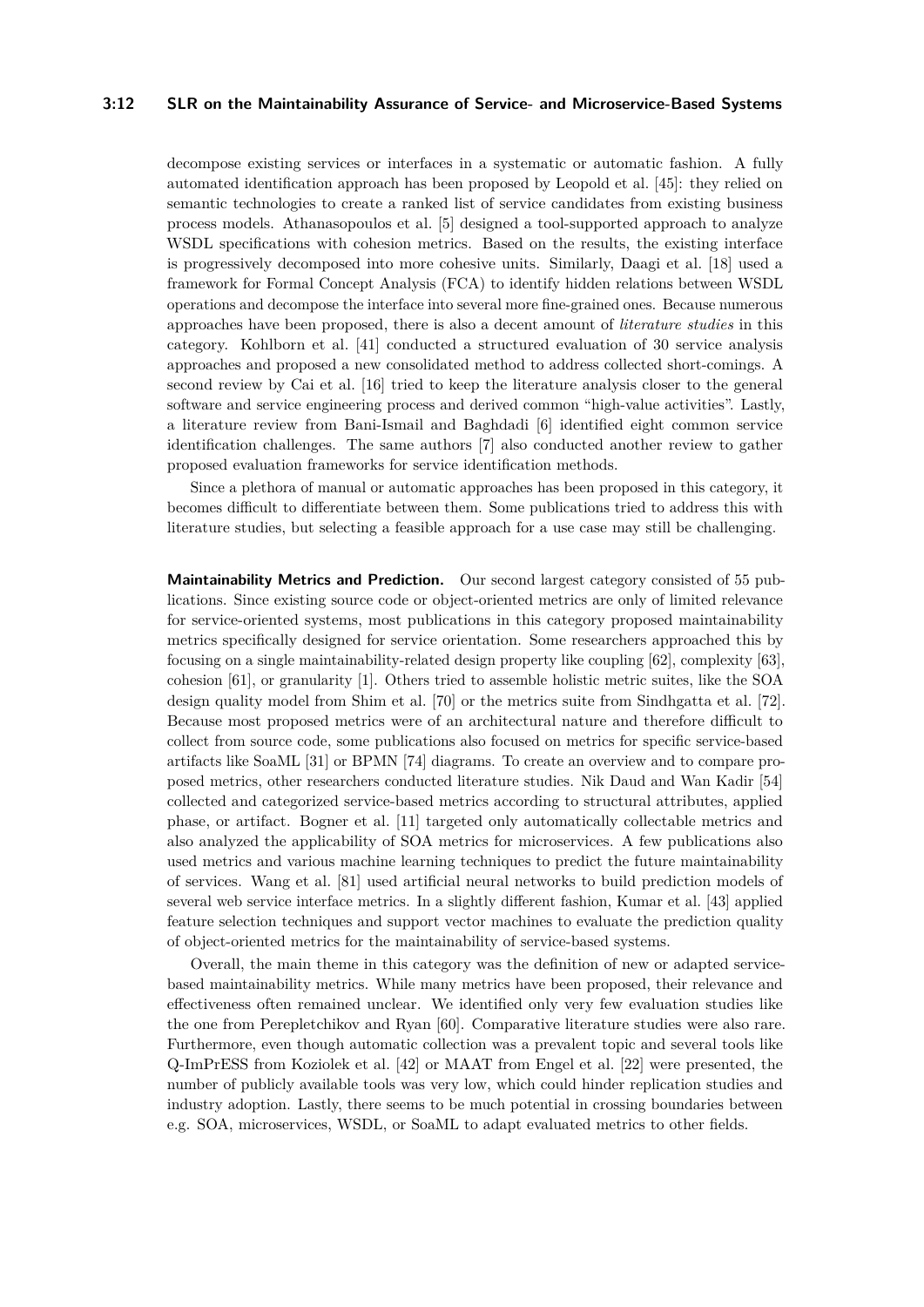**Change Impact and Scenarios.** A focus on dependencies between clients and services has made change impact analysis a popular service-based topic. This category also comprises publications about more general scenario-based maintainability evaluation. In total, we identified 39 papers, which made this the third largest category. A large number of these publications proposes specific approaches. Wang and Capretz [\[82\]](#page-20-12) combined information entropy with dependency analysis to quantify the relative importance of a service for change effects. Another approach is taken by Hirzalla et al. [\[34\]](#page-17-7): they created a framework (IntelliTrace), which relies on the modeling of traceability links between SOA artifacts like business goals, processes, or services. Based on these links, the impact of changes at different levels can be analyzed. Lastly, Khanh Dam [\[38\]](#page-17-13) designed an approach based on association rule data mining to predict change impact using the version history of web services. To collect and compare proposed approaches, Amjad Alam et al. [\[2\]](#page-15-12) conducted an SLR about impact analysis and change propagation for business processes and SOA. Their analysis of 43 studies concluded that very few mature approaches and tools existed, especially for bottom-up or cross-organizational analysis. The second major research direction was concerned with analysis of existing systems or APIs to derive information about their evolution change impact. Using a tool called WSDLDiff, Romano and Pinzger [\[67\]](#page-19-13) extracted and analyzed fine-grained changes from the WSDL version histories of four web services from Amazon and FedEx. Similarly, Espinha et al. [\[24\]](#page-16-12) analyzed the evolution of the Twitter, Google Maps, Facebook, and Netflix APIs. By interviewing six client developers and by analyzing source code version histories, they investigated how the API evolution affected service consumers.

The two major research directions in this category were a) proposing approaches for change impact analysis and b) empirical studies on the evolution impact of existing servicebased systems. Proposed methods were mostly based on dependency graphs or repository data mining. Artifacts specific for service orientation like WSDL files were often used. Very few publications, however, were concerned with general scenario-based evaluation, like the one from Leotta et al. [\[46\]](#page-18-14), who used the Software Architecture Analysis Method (SAAM) to compare the maintainability of one SOA and one non-SOA alternative. Our review did not identify a scenario-based method specifically designed for service orientation.

**Evolution Management.** With 56 papers, evolution management was our largest category (25%). Since it was also our most general one, it consisted of diverse approaches to control and plan service evolution. Therefore, no major research directions could be identified. However, one similarity among these publications was that most of them (48 of 56) proposed either a *process or method* or a *model or taxonomy*, i.e. most work was conceptual in nature. To illustrate this diversity, we present some selected approaches. Zhang et al. [\[86\]](#page-20-13) designed a framework to manage requirements evolution in service-based system. The framework is based on Role, Goal, Process and Service (RGPS) elements and also contains a meta model and strategies. Another model and methodology was proposed by Zuo et al. [\[90\]](#page-21-2). In their change-centric model for web service evolution, they specify e.g. stakeholder behavior, service versioning, and the details of service changes. Feng et al. [\[25\]](#page-16-13) created a taxonomy framework for SOA evolution that describes the motivation, location, time, and support mechanism of changes. The goal of their work is to support the analysis and planning of service evolution. Lastly, a more holistic framework for web service evolution support (WSDarwin) was presented by Fokaefs [\[27\]](#page-16-14). WSDarwin consists of an Eclipse plugin for automatic service client adaptation on interface changes, a web application to automatically generate WADL documentation for RESTful services and to compare different WADL versions, and a decision support system for evolving service ecosystems based on game theory (see also [\[28\]](#page-16-5)).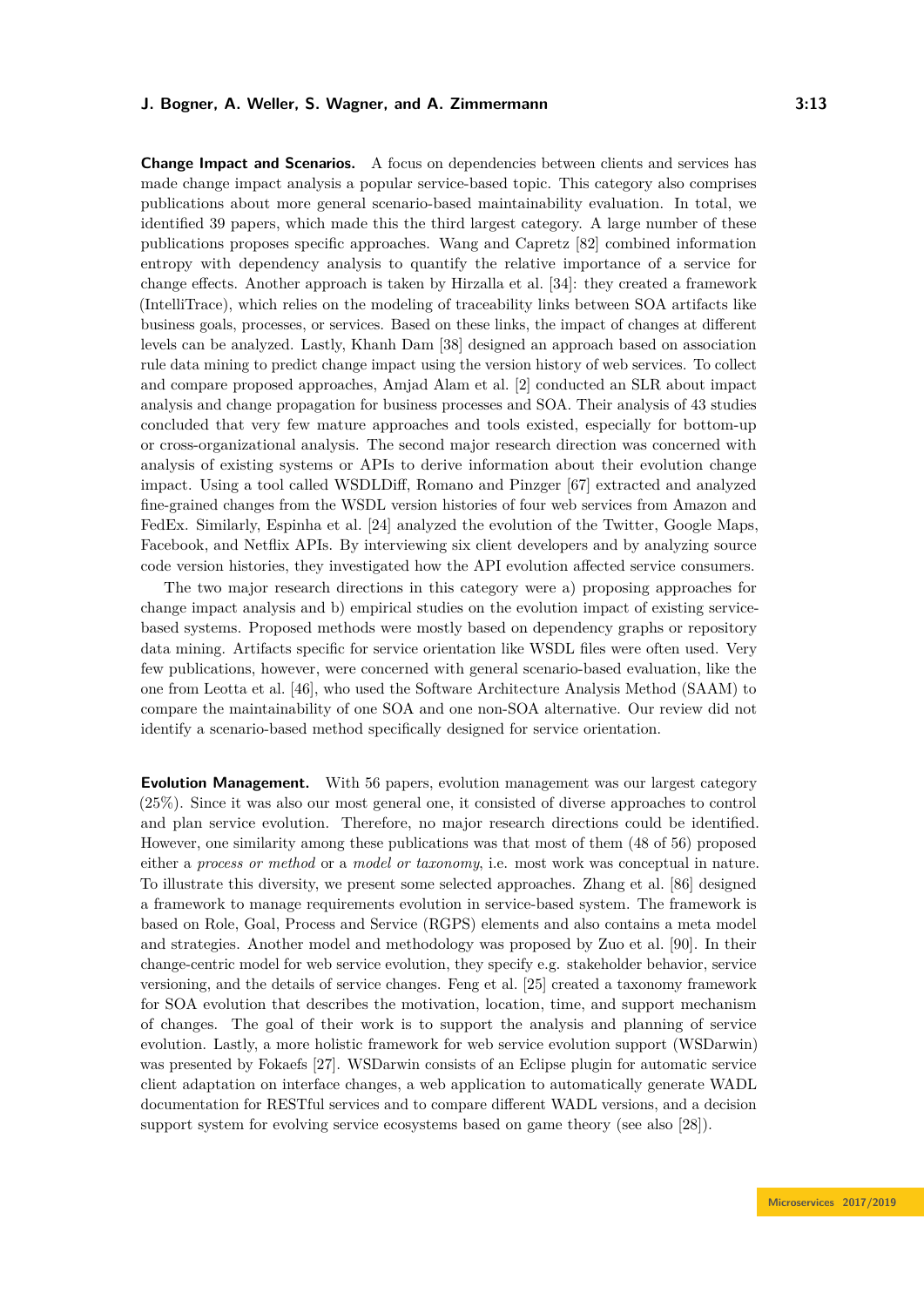### **4.4 Differences Between Approaches for SOA and Microservices (RQ4)**

When analyzing differences between the identified publications for SOA and those for microservices, the most apparent finding was the small percentage of microservice-focused studies (less than 11% or less than 25% for 2014-2018). While microservices are the younger paradigm, it seems that the scientific interest in their maintainability assurance is just getting started. Possible reasons could be that most microservice-based systems are still fairly young and therefore decently maintainable or that their inherent evolution qualities are perceived as more beneficial when compared to SOA. With respect to *thematic* categories (see Fig. [11\)](#page-13-0), we see three categories without approaches exclusively designed for microservices (*evolution management*, *change impact & scenarios*, and *model-driven approaches*), but only one without a single publication on microservices, namely *model-driven approaches*. While such approaches do exist for microservices [\[64\]](#page-19-14), they were not identified by our review, maybe because they are not advertised for maintainability. The most prominent category for microservices was *architecture recovery & documentation* (5 of 9 papers, all of them for recovery), which highlights the importance of this topic. While automatic microservice decomposition and extraction is also a popular topic in academia [\[30\]](#page-17-14), only two of the 21 papers in *service identification & decomposition* were about microservices. This is mainly due to the fact that we excluded pure legacy migration approaches. Lastly, for *antipatterns & bad smells*, publications for microservices were mostly concerned with defining antipatterns while more established SOA publications already proposed automatic detection approaches. This may be a sensible next step for microservices.

<span id="page-13-0"></span>

**Figure 11** Distribution: Thematic Categories Grouped By Architectural Category.

In general, we identified a lot of potential for the adoption of SOA approaches for microservices, especially in the areas of *maintainability metrics & prediction*, *antipatterns & bad smells*, *service identification & decomposition*, and *patterns*. Existing SOA research in these categories could be valuable for the evolution and maintenance of microservices if the techniques are also applicable for e.g. strong decentralization or technological heterogeneity. Moreover, the majority of studies on RESTful services should be directly applicable for microservice-based systems. Lastly, our SLR did not identify studies about possible negative maintainability impacts of microservices, e.g. in the areas of knowledge exchange, team synchronization, technological heterogeneity, or code duplication. While the maintainability of microservices as an architectural style is generally perceived as positive, we still see the potential for empirical studies on these topics.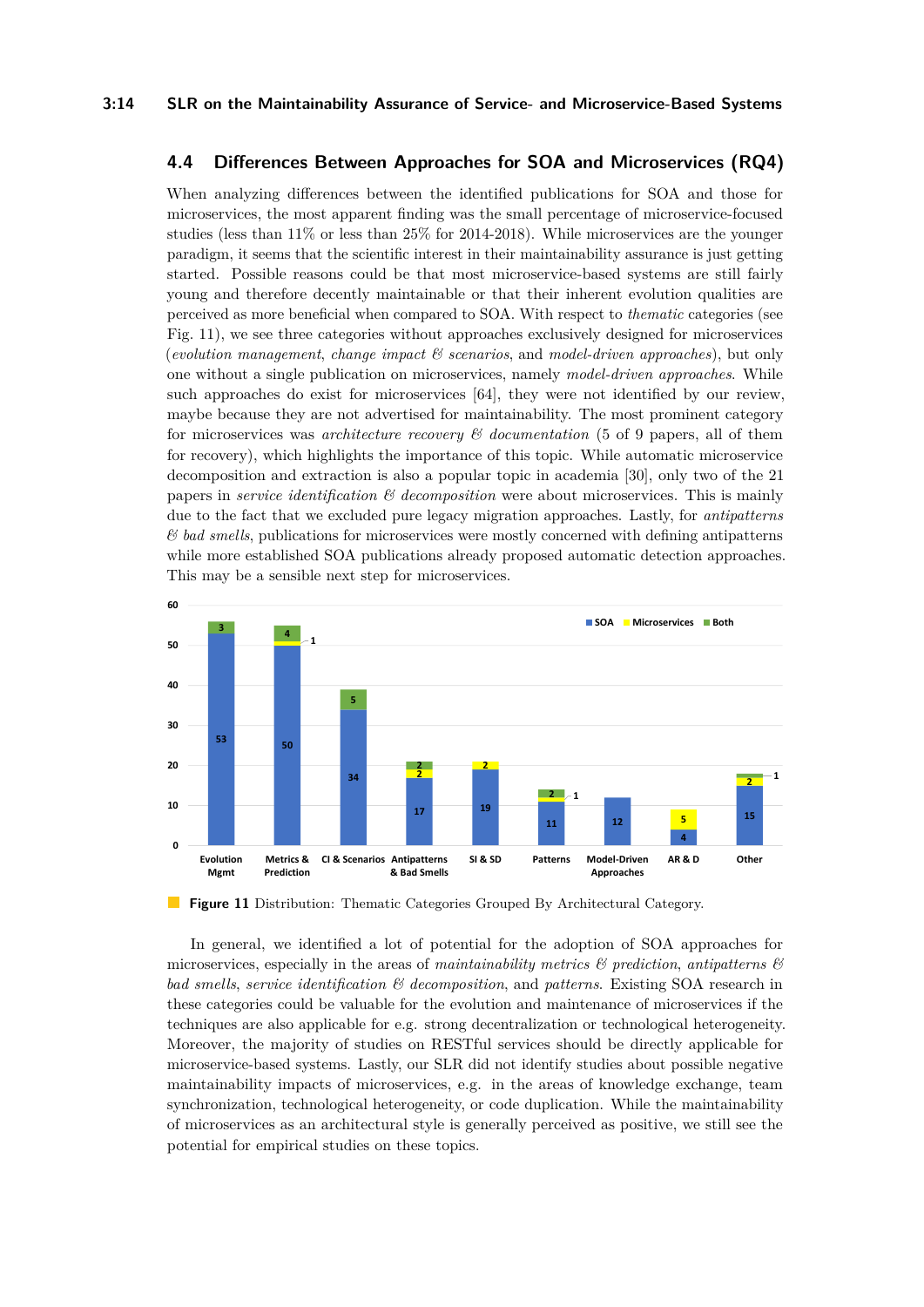# <span id="page-14-0"></span>**5 Threats to Validity**

Results derived from systematic literature studies may suffer from limitations in different areas if not performed with great rigor (see e.g. [\[87\]](#page-20-14)). Even though we adhered to a detailed SLR protocol and the complete study selection and categorization was performed by two researchers to mitigate subjective bias, there is still the possibility for threats to validity. One example for the planning phase is that our search strategy could have been insufficient due to missing keywords or not included databases. Likewise, the presentation of exemplary publications to highlight existing directions per category was subject to our own perception of relevance. Other researchers may disagree or come to different conclusions. However, the most prominent threat to validity with this SLR is most likely the limiting of search results to the first 250 entries per publisher (1000 papers from four publishers). This made the results dependent on the relevance sorting of each search engine and may also hinder replicability if publishers decide to change their algorithms in the future. Even though our snowballing nearly doubled the amount of selected primary studies, there is still the possibility that we may have missed relevant literature branches without links to our initial set. We accepted this threat to keep the effort manageable within the project time frame.

### <span id="page-14-1"></span>**6 Conclusion**

Since the scientific literature on maintainability assurance for service-oriented systems is diverse and scattered, we conducted an SLR with the goal to categorize the proposed approaches and to analyze differences between SOA and microservices. As an answer to RQ1, we derived a categorization set with *architectural* (SOA, microservices, both), *methodical* (method or contribution), and *thematic* (subfield of maintainability assurance) categories from the 223 selected primary studies. The distribution analysis (RQ2) revealed for example that nearly 90% of papers exclusively targeted SOA (199) and that *evolution management* and *maintainability metrics & prediction* were the most prominent thematic categories (both with ∼25%). For each thematic category, we also presented the most relevant research directions with illustrating studies (RQ3). Exemplary differences between approaches for SOA and microservices (RQ4) were the importance of architecture reconstruction and the absence of automatic antipattern detection approaches for microservices. While there was only a small number of approaches for microservices, we identified a lot of potential for adapting SOA approaches in several categories.

Future research could be concerned with literature studies for individual categories to provide more insights into these subfields and to analyze the adoption potential for microservices in greater detail. An analysis of maintainability-related differences between orchestration (SOA) and choreography (microservices) across the primary studies may also yield helpful results for the usage of these two paradigms. Lastly, it could be interesting to replicate this SLR exclusively for microservices in a few years when more publications exist for these topics. To enable replication and to allow convenient reuse of our results, we shared all SLR artifacts in a GitHub repository<sup>[2](#page-14-2)</sup>.

<span id="page-14-2"></span> $^{\rm 2}$  <https://github.com/xJREB/slr-maintainability-assurance>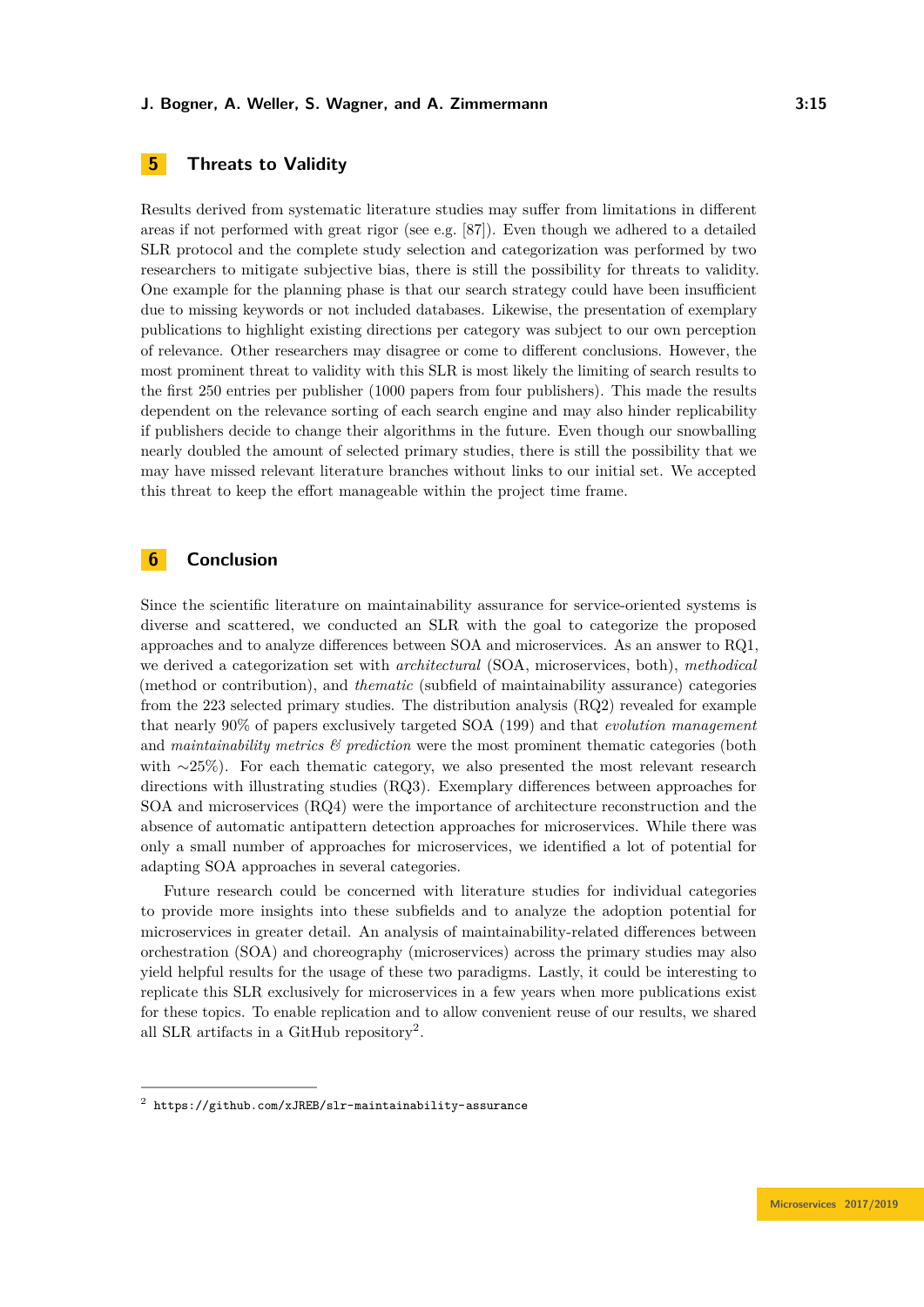#### **References**

- <span id="page-15-10"></span>**1** Saad Alahmari, Ed Zaluska, and David C. De Roure. A Metrics Framework for Evaluating SOA Service Granularity. In *2011 IEEE International Conference on Services Computing*, pages 512–519. IEEE, July 2011. [doi:10.1109/SCC.2011.98](https://doi.org/10.1109/SCC.2011.98).
- <span id="page-15-12"></span>**2** Khubaib Amjad Alam, Rodina Binti Ahmad, and Maria Akhtar. Change Impact analysis and propagation in service based business process management systems preliminary results from a systematic review. In *2014 8th. Malaysian Software Engineering Conference (MySEC)*, pages 7–12. IEEE, September 2014. [doi:10.1109/MySec.2014.6985981](https://doi.org/10.1109/MySec.2014.6985981).
- <span id="page-15-0"></span>**3** Marc Andreessen. Why Software Is Eating The World. *Wall Street Journal*, 20, 2011. URL: <https://www.wsj.com/articles/SB10001424053111903480904576512250915629460>.
- <span id="page-15-7"></span>**4** Dionysis Athanasopoulos. Service Decoupler: Full Dynamic Decoupling in Service Invocation. In *Proceedings of the 22nd European Conference on Pattern Languages of Programs - EuroPLoP '17*, pages 1–9, New York, New York, USA, 2017. ACM Press. [doi:10.1145/3147704.3147716](https://doi.org/10.1145/3147704.3147716).
- <span id="page-15-8"></span>**5** Dionysis Athanasopoulos, Apostolos V. Zarras, George Miskos, Valerie Issarny, and Panos Vassiliadis. Cohesion-Driven Decomposition of Service Interfaces without Access to Source Code. *IEEE Transactions on Services Computing*, 8(4):550–5532, 2015. [doi:10.1109/TSC.](https://doi.org/10.1109/TSC.2014.2310195) [2014.2310195](https://doi.org/10.1109/TSC.2014.2310195).
- <span id="page-15-4"></span>**6** Basel Bani-Ismail and Youcef Baghdadi. A Literature Review on Service Identification Challenges in Service Oriented Architecture. In *Communications in Computer and Information Science*, pages 203–214. Springer, Cham, 2018. [doi:10.1007/978-3-319-95204-8\\_18](https://doi.org/10.1007/978-3-319-95204-8_18).
- <span id="page-15-9"></span>**7** Basel Bani-Ismail and Youcef Baghdadi. A Survey of Existing Evaluation Frameworks for Service Identification Methods: Towards a Comprehensive Evaluation Framework. In *Communications in Computer and Information Science*, volume 877, pages 191–202. Springer, Cham, August 2018. [doi:10.1007/978-3-319-95204-8\\_17](https://doi.org/10.1007/978-3-319-95204-8_17).
- <span id="page-15-5"></span>**8** Justus Bogner, Tobias Boceck, Matthias Popp, Dennis Tschechlov, Stefan Wagner, and Alfred Zimmermann. Towards a Collaborative Repository for the Documentation of Service-Based Antipatterns and Bad Smells. In *2019 IEEE International Conference on Software Architecture Companion (ICSA-C)*, pages 95–101, Hamburg, Germany, March 2019. IEEE. [doi:10.1109/ICSA-C.2019.00025](https://doi.org/10.1109/ICSA-C.2019.00025).
- <span id="page-15-2"></span>**9** Justus Bogner, Jonas Fritzsch, Stefan Wagner, and Alfred Zimmermann. Limiting Technical Debt with Maintainability Assurance – An Industry Survey on Used Techniques and Differences with Service- and Microservice-Based Systems. In *Proceedings of the 2018 International Conference on Technical Debt - TechDebt '18*, pages 125–133, New York, New York, USA, 2018. ACM Press. [doi:10.1145/3194164.3194166](https://doi.org/10.1145/3194164.3194166).
- <span id="page-15-3"></span>**10** Justus Bogner, Jonas Fritzsch, Stefan Wagner, and Alfred Zimmermann. Assuring the Evolvability of Microservices: Insights into Industry Practices and Challenges. In *2019 IEEE International Conference on Software Maintenance and Evolution (ICSME)*, Cleveland, Ohio, USA, 2019. IEEE.
- <span id="page-15-11"></span>**11** Justus Bogner, Stefan Wagner, and Alfred Zimmermann. Automatically measuring the maintainability of service- and microservice-based systems. In *Proceedings of the 27th International Workshop on Software Measurement and 12th International Conference on Software Process and Product Measurement on - IWSM Mensura '17*, pages 107–115, New York, New York, USA, 2017. ACM Press. [doi:10.1145/3143434.3143443](https://doi.org/10.1145/3143434.3143443).
- <span id="page-15-1"></span>**12** Justus Bogner, Alfred Zimmermann, and Stefan Wagner. Analyzing the Relevance of SOA Patterns for Microservice-Based Systems. In *Proceedings of the 10th Central European Workshop on Services and their Composition (ZEUS'18)*, pages 9–16, Dresden, Germany, 2018. CEUR-WS.org.
- <span id="page-15-6"></span>**13** Mohamed Boukhebouze, Youssef Amghar, Aïcha Nabila Benharkat, and Zakaria Maamar. A rule-based approach to model and verify flexible business processes. *International Journal of Business Process Integration and Management*, 5(4):287, 2011. [doi:10.1504/IJBPIM.2011.](https://doi.org/10.1504/IJBPIM.2011.043389) [043389](https://doi.org/10.1504/IJBPIM.2011.043389).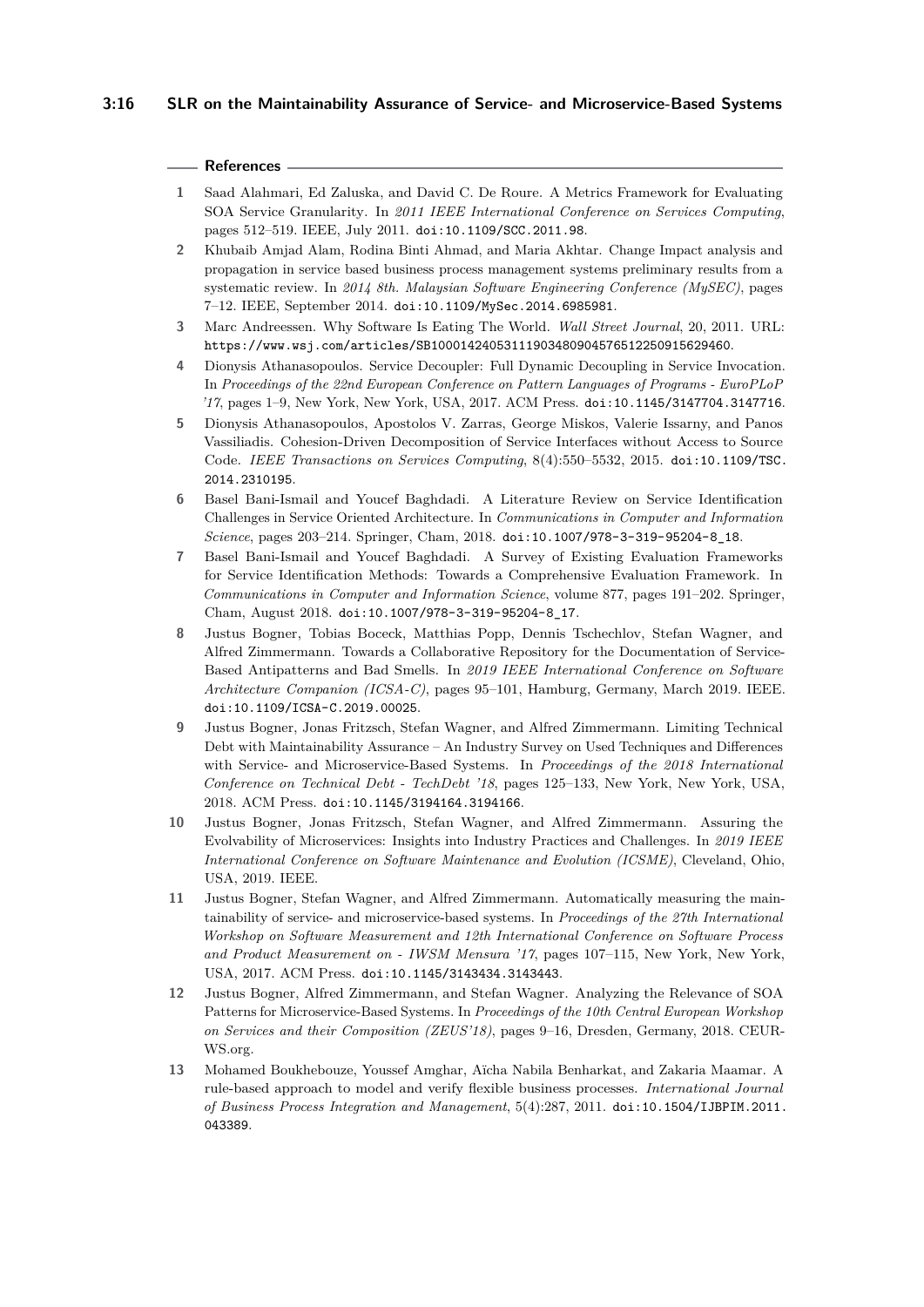- <span id="page-16-2"></span>**14** Hongyu Pei Breivold, Ivica Crnkovic, and Magnus Larsson. A systematic review of software architecture evolution research. *Information and Software Technology*, 54(1):16–40, 2012. [doi:10.1016/j.infsof.2011.06.002](https://doi.org/10.1016/j.infsof.2011.06.002).
- <span id="page-16-6"></span>**15** Georg Buchgeher, Rainer Weinreich, and Heinz Huber. A Platform for the Automated Provisioning of Architecture Information for Large-Scale Service-Oriented Software Systems. In *Lecture Notes in Computer Science (including subseries Lecture Notes in Artificial Intelligence and Lecture Notes in Bioinformatics)*, volume 11048 LNCS, pages 203–218. Springer International Publishing, 2018. [doi:10.1007/978-3-030-00761-4\\_14](https://doi.org/10.1007/978-3-030-00761-4_14).
- <span id="page-16-10"></span>**16** Simin Cai, Yan Liu, and Xiaoping Wang. A Survey of Service Identification Strategies. In *2011 IEEE Asia-Pacific Services Computing Conference*, pages 464–470. IEEE, December 2011. [doi:10.1109/APSCC.2011.12](https://doi.org/10.1109/APSCC.2011.12).
- <span id="page-16-8"></span>**17** Andrés Carrasco, Brent van Bladel, and Serge Demeyer. Migrating towards microservices: migration and architecture smells. In *Proceedings of the 2nd International Workshop on Refactoring - IWoR 2018*, pages 1–6, New York, New York, USA, 2018. ACM Press. [doi:](https://doi.org/10.1145/3242163.3242164) [10.1145/3242163.3242164](https://doi.org/10.1145/3242163.3242164).
- <span id="page-16-9"></span>**18** Marwa Daagi, Ali Ouniy, Marouane Kessentini, Mohamed Mohsen Gammoudi, and Salah Bouktif. Web Service Interface Decomposition Using Formal Concept Analysis. In *2017 IEEE International Conference on Web Services (ICWS)*, pages 172–179. IEEE, June 2017. [doi:10.1109/ICWS.2017.30](https://doi.org/10.1109/ICWS.2017.30).
- <span id="page-16-7"></span>**19** Anthony Demange, Naouel Moha, and Guy Tremblay. Detection of SOA Patterns. In *Service-Oriented Computing. ICSOC 2013. Lecture Notes in Computer Science*, pages 114–130. Springer, Berlin, Heidelberg, 2013. [doi:10.1007/978-3-642-45005-1\\_9](https://doi.org/10.1007/978-3-642-45005-1_9).
- <span id="page-16-3"></span>**20** Paolo Di Francesco, Patricia Lago, and Ivano Malavolta. Architecting with microservices: A systematic mapping study. *Journal of Systems and Software*, 150(April):77–97, April 2019. [doi:10.1016/j.jss.2019.01.001](https://doi.org/10.1016/j.jss.2019.01.001).
- <span id="page-16-1"></span>**21** Nicola Dragoni, Saverio Giallorenzo, Alberto Lluch Lafuente, Manuel Mazzara, Fabrizio Montesi, Ruslan Mustafin, and Larisa Safina. Microservices: Yesterday, Today, and Tomorrow. In *Present and Ulterior Software Engineering*, pages 195–216. Springer International Publishing, Cham, 2017. [doi:10.1007/978-3-319-67425-4\\_12](https://doi.org/10.1007/978-3-319-67425-4_12).
- <span id="page-16-11"></span>**22** Thomas Engel, Melanie Langermeier, Bernhard Bauer, and Alexander Hofmann. Evaluation of Microservice Architectures: A Metric and Tool-Based Approach. In Jan Mendling and Haralambos Mouratidis, editors, *Lecture Notes in Business Information Processing*, volume 317 of *Lecture Notes in Business Information Processing*, pages 74–89. Springer International Publishing, Cham, 2018. [doi:10.1007/978-3-319-92901-9\\_8](https://doi.org/10.1007/978-3-319-92901-9_8).
- <span id="page-16-0"></span>**23** Thomas Erl. *Service-Oriented Architecture: Concepts, Technology, and Design*. Prentice Hall PTR, Upper Saddle River, NJ, USA, 2005.
- <span id="page-16-12"></span>**24** Tiago Espinha, Andy Zaidman, and Hans-Gerhard Gross. Web API growing pains: Loosely coupled yet strongly tied. *Journal of Systems and Software*, 100:27–43, February 2015. [doi:10.1016/j.jss.2014.10.014](https://doi.org/10.1016/j.jss.2014.10.014).
- <span id="page-16-13"></span>**25** Zaiwen Feng, Patrick C. K. Hung, Keqing He, Yutao Ma, Matthias Farwick, Bing Li, and Rong Peng. Towards a Taxonomy Framework of Evolution for SOA Solution: From a Practical Point of View. In *Lecture Notes in Computer Science (including subseries Lecture Notes in Artificial Intelligence and Lecture Notes in Bioinformatics)*, volume 7652 LNCS, pages 261–274. Springer, Berlin, Heidelberg, October 2013. [doi:10.1007/978-3-642-38333-5\\_28](https://doi.org/10.1007/978-3-642-38333-5_28).
- <span id="page-16-4"></span>**26** José Luiz Fiadeiro and Antónia Lopes. A model for dynamic reconfiguration in serviceoriented architectures. *Software & Systems Modeling*, 12(2):349–367, May 2013. [doi:10.1007/](https://doi.org/10.1007/s10270-012-0236-1) [s10270-012-0236-1](https://doi.org/10.1007/s10270-012-0236-1).
- <span id="page-16-14"></span>**27** Marios Fokaefs. WSDarwin: A Framework for the Support of Web Service Evolution. In *2014 IEEE International Conference on Software Maintenance and Evolution*, pages 668–668. IEEE, September 2014. [doi:10.1109/ICSME.2014.123](https://doi.org/10.1109/ICSME.2014.123).
- <span id="page-16-5"></span>**28** Marios Fokaefs and Eleni Stroulia. Software Evolution in Web-Service Ecosystems: A Game-Theoretic Model. *Service Science*, 8(1):1–18, March 2016. [doi:10.1287/serv.2015.0114](https://doi.org/10.1287/serv.2015.0114).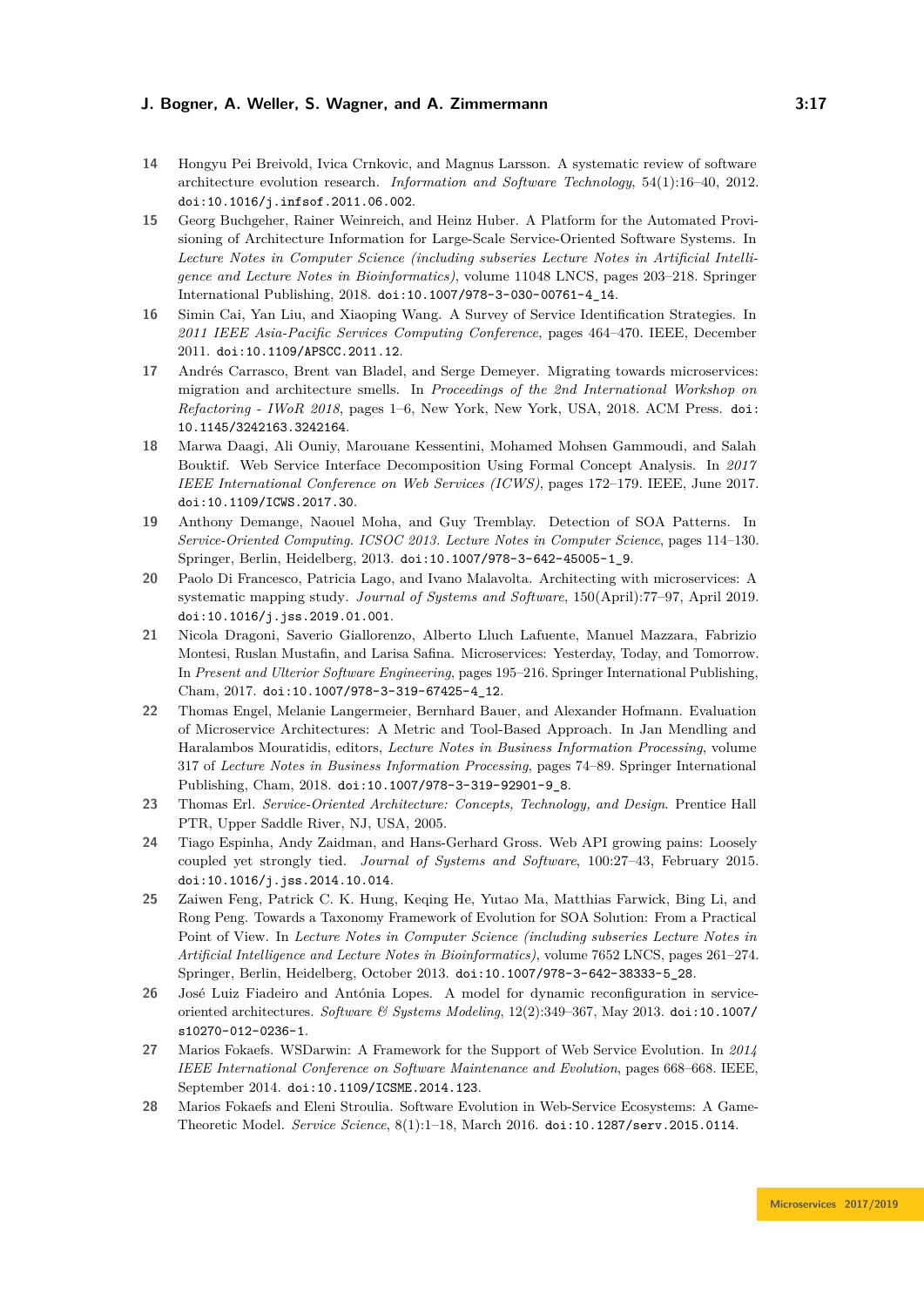#### **3:18 SLR on the Maintainability Assurance of Service- and Microservice-Based Systems**

- <span id="page-17-1"></span>**29** Martin Fowler. Microservices Resource Guide, 2015. URL: [http://martinfowler.com/](http://martinfowler.com/microservices) [microservices](http://martinfowler.com/microservices).
- <span id="page-17-14"></span>**30** Jonas Fritzsch, Justus Bogner, Alfred Zimmermann, and Stefan Wagner. From Monolith to Microservices: A Classification of Refactoring Approaches. In Jean-Michel Bruel, Manuel Mazzara, and Bertrand Meyer, editors, *Software Engineering Aspects of Continuous Development and New Paradigms of Software Production and Deployment*, pages 128–141. Springer, Toulouse, France, 2019. [doi:10.1007/978-3-030-06019-0\\_10](https://doi.org/10.1007/978-3-030-06019-0_10).
- <span id="page-17-10"></span>**31** Michael Gebhart, Marc Baumgartner, Stephan Oehlert, Martin Blersch, and Sebastian Abeck. Evaluation of Service Designs Based on SoaML. In *2010 Fifth International Conference on Software Engineering Advances*, pages 7–13. IEEE, August 2010. [doi:10.1109/ICSEA.2010.8](https://doi.org/10.1109/ICSEA.2010.8).
- <span id="page-17-8"></span>**32** Giona Granchelli, Mario Cardarelli, Paolo Di Francesco, Ivano Malavolta, Ludovico Iovino, and Amleto Di Salle. Towards Recovering the Software Architecture of Microservice-Based Systems. In *2017 IEEE International Conference on Software Architecture Workshops (ICSAW)*, pages 46–53. IEEE, April 2017. [doi:10.1109/ICSAW.2017.48](https://doi.org/10.1109/ICSAW.2017.48).
- <span id="page-17-2"></span>**33** Qing Gu and Patricia Lago. Exploring service-oriented system engineering challenges: a systematic literature review. *Service Oriented Computing and Applications*, 3(3):171–188, September 2009. [doi:10.1007/s11761-009-0046-7](https://doi.org/10.1007/s11761-009-0046-7).
- <span id="page-17-7"></span>**34** M.A. Hirzalla, A. Zisman, and J. Cleland-Huang. Using Traceability to Support SOA Impact Analysis. In *2011 IEEE World Congress on Services*, pages 145–152. IEEE, July 2011. [doi:10.1109/SERVICES.2011.103](https://doi.org/10.1109/SERVICES.2011.103).
- <span id="page-17-0"></span>**35** International Organization For Standardization. ISO/IEC 25010 - Systems and software engineering - Systems and software Quality Requirements and Evaluation (SQuaRE) - System and software quality models, 2011.
- <span id="page-17-4"></span>**36** Christian Inzinger, Benjamin Satzger, Waldemar Hummer, Philipp Leitner, and Schahram Dustdar. Non-intrusive policy optimization for dependable and adaptive service-oriented systems. In *Proceedings of the 27th Annual ACM Symposium on Applied Computing - SAC '12*, page 504, New York, New York, USA, 2012. ACM Press. [doi:10.1145/2245276.2245373](https://doi.org/10.1145/2245276.2245373).
- <span id="page-17-5"></span>**37** Miguel A. Jimenez, Angela Villota Gomez, Norha M. Villegas, Gabriel Tamura, and Laurence Duchien. A Framework for Automated and Composable Testing of Component-Based Services. In *2014 IEEE 8th International Symposium on the Maintenance and Evolution of Service-Oriented and Cloud-Based Systems*, pages 1–10. IEEE, September 2014. [doi:10.1109/MESOCA.](https://doi.org/10.1109/MESOCA.2014.9) [2014.9](https://doi.org/10.1109/MESOCA.2014.9).
- <span id="page-17-13"></span>**38** Hoa Khanh Dam. Predicting change impact in Web service ecosystems. *International Journal of Web Information Systems*, 10(3):275–290, August 2014. [doi:10.1108/IJWIS-03-2014-0006](https://doi.org/10.1108/IJWIS-03-2014-0006).
- <span id="page-17-3"></span>**39** Barbara Kitchenham and Stuart Charters. Guidelines for performing Systematic Literature reviews in Software Engineering. Technical report, School of Computer Science and Mathematics, Keele University, Keele, UK, 2007.
- <span id="page-17-6"></span>**40** Martin Kleehaus, Ömer Uludağ, Patrick Schäfer, and Florian Matthes. MICROLYZE: A Framework for Recovering the Software Architecture in Microservice-Based Environments. In *Lecture Notes in Business Information Processing*, volume 317, pages 148–162. Springer, Cham, June 2018. [doi:10.1007/978-3-319-92901-9\\_14](https://doi.org/10.1007/978-3-319-92901-9_14).
- <span id="page-17-9"></span>**41** Thomas Kohlborn, Axel Korthaus, Taizan Chan, and Michael Rosemann. Identification and Analysis of Business and Software Services—A Consolidated Approach. *IEEE Transactions on Services Computing*, 2(1):50–64, January 2009. [doi:10.1109/TSC.2009.6](https://doi.org/10.1109/TSC.2009.6).
- <span id="page-17-12"></span>**42** Heiko Koziolek, Bastian Schlich, Carlos Bilich, Roland Weiss, Steffen Becker, Klaus Krogmann, Mircea Trifu, Raffaela Mirandola, and Anne Koziolek. An industrial case study on quality impact prediction for evolving service-oriented software. In *Proceeding of the 33rd international conference on Software engineering - ICSE '11*, page 776, New York, New York, USA, 2011. ACM Press. [doi:10.1145/1985793.1985902](https://doi.org/10.1145/1985793.1985902).
- <span id="page-17-11"></span>**43** Lov Kumar, Aneesh Krishna, and Santanu Ku. Rath. The impact of feature selection on maintainability prediction of service-oriented applications. *Service Oriented Computing and Applications*, 11(2):137–161, June 2017. [doi:10.1007/s11761-016-0202-9](https://doi.org/10.1007/s11761-016-0202-9).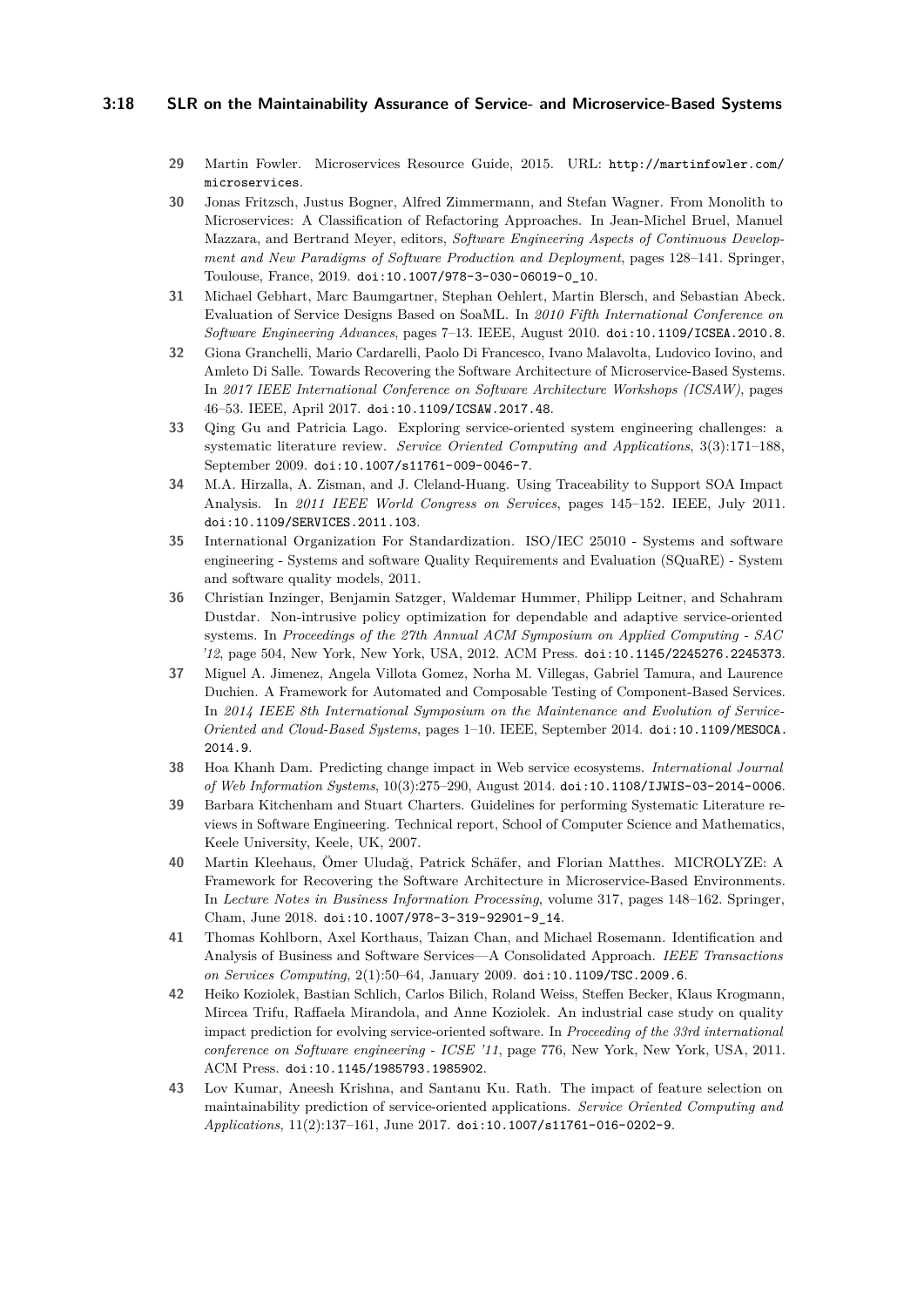- <span id="page-18-7"></span>**44** Leen Lambers, Hartmut Ehrig, Leonardo Mariani, and Mauro Pezzè. Iterative model-driven development of adaptable service-based applications. In *Proceedings of the twenty-second IEEE/ACM international conference on Automated software engineering - ASE '07*, page 453, New York, New York, USA, 2007. ACM Press. [doi:10.1145/1321631.1321707](https://doi.org/10.1145/1321631.1321707).
- <span id="page-18-4"></span>**45** Henrik Leopold, Fabian Pittke, and Jan Mendling. Automatic service derivation from business process model repositories via semantic technology. *Journal of Systems and Software*, 108:134– 147, October 2015. [doi:10.1016/j.jss.2015.06.007](https://doi.org/10.1016/j.jss.2015.06.007).
- <span id="page-18-14"></span>**46** Maurizio Leotta, Filippo Ricca, Gianna Reggio, and Egidio Astesiano. Comparing the Maintainability of Two Alternative Architectures of a Postal System: SOA vs. Non-SOA. In *2011 15th European Conference on Software Maintenance and Reengineering*, pages 317–320. IEEE, March 2011. [doi:10.1109/CSMR.2011.41](https://doi.org/10.1109/CSMR.2011.41).
- <span id="page-18-1"></span>**47** Grace Lewis and Dennis B. Smith. Developing Realistic Approaches for the Migration of Legacy Components to Service-Oriented Architecture Environments. In *Trends in Enterprise Application Architecture*, pages 226–240. Springer Berlin Heidelberg, Berlin, Heidelberg, 2007. [doi:10.1007/978-3-540-75912-6\\_17](https://doi.org/10.1007/978-3-540-75912-6_17).
- <span id="page-18-6"></span>**48** Ying Liu, Walter Cazzola, and Bin Zhang. Towards a colored reflective Petri-net approach to model self-evolving service-oriented architectures. In *Proceedings of the 27th Annual ACM Symposium on Applied Computing - SAC '12*, page 1858, New York, New York, USA, 2012. ACM Press. [doi:10.1145/2245276.2232081](https://doi.org/10.1145/2245276.2232081).
- <span id="page-18-2"></span>**49** Christine Mayr, Uwe Zdun, and Schahram Dustdar. View-based model-driven architecture for enhancing maintainability of data access services. *Data & Knowledge Engineering*, 70(9):794– 819, September 2011. [doi:10.1016/j.datak.2011.05.004](https://doi.org/10.1016/j.datak.2011.05.004).
- <span id="page-18-5"></span>**50** Arafat Abdulgader Mohammed Elhag and Radziah Mohamad. Metrics for evaluating the quality of service-oriented design. In *2014 8th. Malaysian Software Engineering Conference (MySEC)*, pages 154–159. IEEE, September 2014. [doi:10.1109/MySec.2014.6986006](https://doi.org/10.1109/MySec.2014.6986006).
- <span id="page-18-11"></span>**51** Mathieu Nayrolles, Naouel Moha, and Petko Valtchev. Improving SOA antipatterns detection in Service Based Systems by mining execution traces. In *2013 20th Working Conference on Reverse Engineering (WCRE)*, pages 321–330. IEEE, October 2013. [doi:10.1109/WCRE.2013.6671307](https://doi.org/10.1109/WCRE.2013.6671307).
- <span id="page-18-10"></span>**52** Mathieu Nayrolles, Francis Palma, Naouel Moha, and Yann-Gaël Guéhéneuc. Soda: A Tool Support for the Detection of SOA Antipatterns. In *Lecture Notes in Computer Science (including subseries Lecture Notes in Artificial Intelligence and Lecture Notes in Bioinformatics)*, volume 7759 LNCS, pages 451–455. Springer, Berlin, Heidelberg, November 2013. [doi:10.1007/978-3-642-37804-1\\_51](https://doi.org/10.1007/978-3-642-37804-1_51).
- <span id="page-18-0"></span>**53** Sam Newman. *Building Microservices: Designing Fine-Grained Systems*. O'Reilly Media, 1st edition, 2015.
- <span id="page-18-13"></span>**54** Nik Marsyahariani Nik Daud and Wan M. N. Wan Kadir. Static and dynamic classifications for SOA structural attributes metrics. In *2014 8th. Malaysian Software Engineering Conference (MySEC)*, pages 130–135. IEEE, September 2014. [doi:10.1109/MySec.2014.6986002](https://doi.org/10.1109/MySec.2014.6986002).
- <span id="page-18-8"></span>**55** Francis Palma, Le An, Foutse Khomh, Naouel Moha, and Yann-Gael Gueheneuc. Investigating the Change-Proneness of Service Patterns and Antipatterns. In *2014 IEEE 7th International Conference on Service-Oriented Computing and Applications*, pages 1–8. IEEE, November 2014. [doi:10.1109/SOCA.2014.43](https://doi.org/10.1109/SOCA.2014.43).
- <span id="page-18-12"></span>**56** Francis Palma, Javier Gonzalez-Huerta, Naouel Moha, Yann-Gaël Guéhéneuc, and Guy Tremblay. Are RESTful APIs Well-Designed? Detection of their Linguistic (Anti)Patterns. In *Lecture Notes in Computer Science (including subseries Lecture Notes in Artificial Intelligence and Lecture Notes in Bioinformatics)*, volume 9435, pages 171–187. Springer, Berlin, Heidelberg, 2015. [doi:10.1007/978-3-662-48616-0\\_11](https://doi.org/10.1007/978-3-662-48616-0_11).
- <span id="page-18-9"></span>**57** Francis Palma and Naouel Mohay. A study on the taxonomy of service antipatterns. In *2015 IEEE 2nd International Workshop on Patterns Promotion and Anti-patterns Prevention (PPAP)*, pages 5–8. IEEE, March 2015. [doi:10.1109/PPAP.2015.7076848](https://doi.org/10.1109/PPAP.2015.7076848).
- <span id="page-18-3"></span>**58** Francis Palma, Mathieu Nayrolles, Naouel Moha, Yann-Gaël Guéhéneuc, Benoit Baudry, and Jean-Marc Jézéquel. SOA antipatterns: an approach for their specification and detection.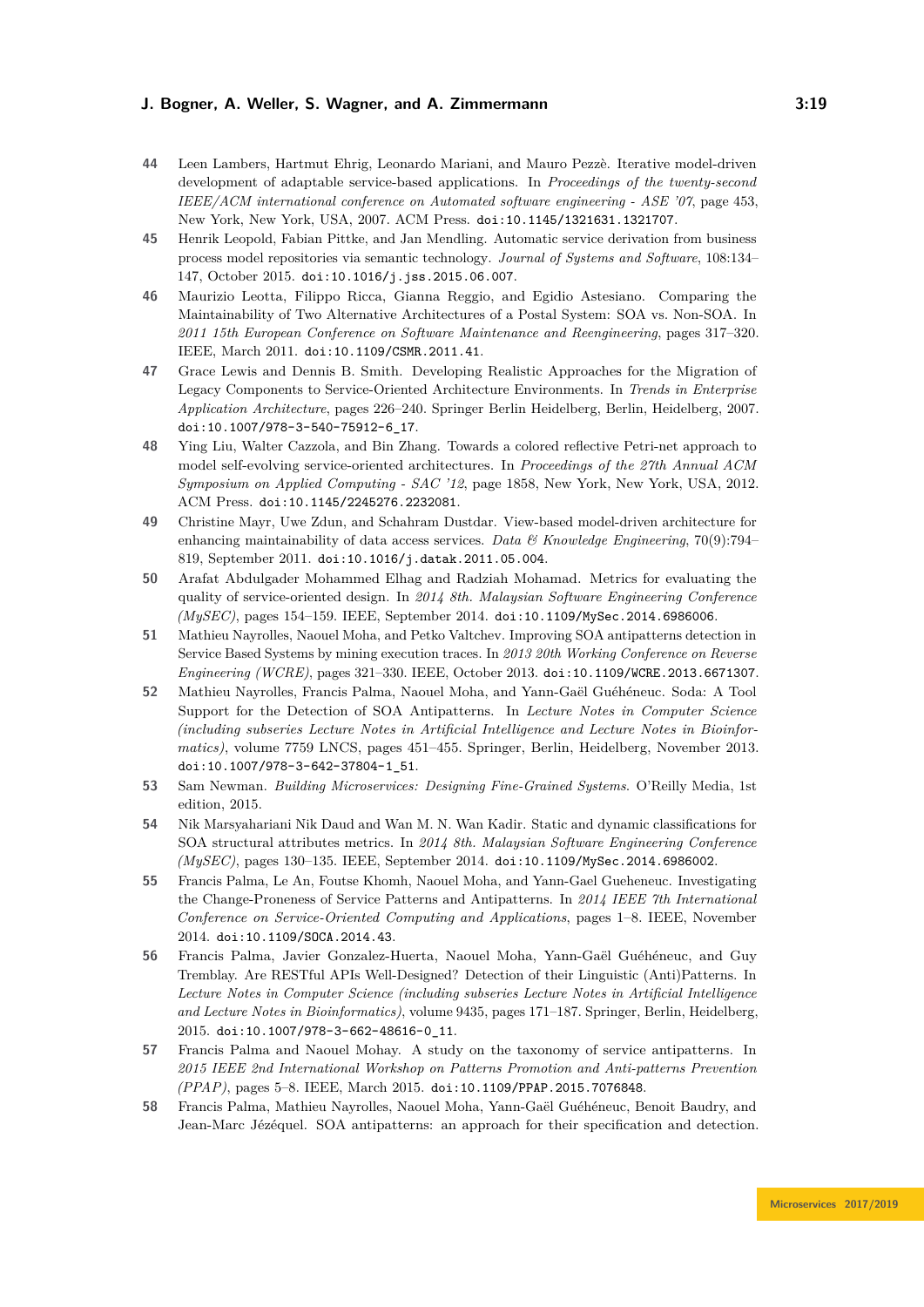*International Journal of Cooperative Information Systems*, 22(04):1341004, December 2013. [doi:10.1142/S0218843013410049](https://doi.org/10.1142/S0218843013410049).

- <span id="page-19-1"></span>**59** M.P. Papazoglou. Service-oriented computing: concepts, characteristics and directions. In *Proceedings of the 4th International Conference on Web Information Systems Engineering (WISE'03)*. IEEE Comput. Soc, 2003. [doi:10.1109/WISE.2003.1254461](https://doi.org/10.1109/WISE.2003.1254461).
- <span id="page-19-12"></span>**60** Mikhail Perepletchikov and Caspar Ryan. A Controlled Experiment for Evaluating the Impact of Coupling on the Maintainability of Service-Oriented Software. *IEEE Transactions on Software Engineering*, 37(4):449–465, July 2011. [doi:10.1109/TSE.2010.61](https://doi.org/10.1109/TSE.2010.61).
- <span id="page-19-9"></span>**61** Mikhail Perepletchikov, Caspar Ryan, and Keith Frampton. Cohesion Metrics for Predicting Maintainability of Service-Oriented Software. In *Seventh International Conference on Quality Software (QSIC 2007)*, pages 328–335. IEEE, 2007. [doi:10.1109/QSIC.2007.4385516](https://doi.org/10.1109/QSIC.2007.4385516).
- <span id="page-19-7"></span>**62** Mikhail Perepletchikov, Caspar Ryan, Keith Frampton, and Zahir Tari. Coupling Metrics for Predicting Maintainability in Service-Oriented Designs. In *2007 Australian Software Engineering Conference (ASWEC'07)*, pages 329–340. IEEE, April 2007. [doi:10.1109/ASWEC.](https://doi.org/10.1109/ASWEC.2007.17) [2007.17](https://doi.org/10.1109/ASWEC.2007.17).
- <span id="page-19-8"></span>**63** Zhang Qingqing and Li Xinke. Complexity Metrics for Service-Oriented Systems. In *2009 Second International Symposium on Knowledge Acquisition and Modeling*, volume 3, pages 375–378. IEEE, 2009. [doi:10.1109/KAM.2009.90](https://doi.org/10.1109/KAM.2009.90).
- <span id="page-19-14"></span>**64** Florian Rademacher, Jonas Sorgalla, Sabine Sachweh, and Albert Zündorf. A model-driven workflow for distributed microservice development. In *Proceedings of the 34th ACM/SIGAPP Symposium on Applied Computing - SAC '19*, pages 1260–1262, New York, New York, USA, 2019. ACM Press. [doi:10.1145/3297280.3300182](https://doi.org/10.1145/3297280.3300182).
- <span id="page-19-5"></span>**65** Thomas Reichherzer, Eman El-Sheikh, Norman Wilde, Laura White, John Coffey, and Sharon Simmons. Towards intelligent search support for web services evolution identifying the right abstractions. In *2011 13th IEEE International Symposium on Web Systems Evolution (WSE)*, pages 53–58. IEEE, September 2011. [doi:10.1109/WSE.2011.6081819](https://doi.org/10.1109/WSE.2011.6081819).
- <span id="page-19-2"></span>**66** Mark Richards. *Microservices vs. Service-Oriented Architecture*. O'Reilly Media, Sebastopol, CA, 2016.
- <span id="page-19-13"></span>**67** Daniele Romano and Martin Pinzger. Analyzing the Evolution of Web Services Using Fine-Grained Changes. In *2012 IEEE 19th International Conference on Web Services*, pages 392–399. IEEE, June 2012. [doi:10.1109/ICWS.2012.29](https://doi.org/10.1109/ICWS.2012.29).
- <span id="page-19-0"></span>**68** David Rowe, John Leaney, and David Lowe. Defining systems architecture evolvability - a taxonomy of change. In *International Conference on the Engineering of Computer-Based Systems*, pages 45–52. IEEE, 1998. [doi:10.1109/ECBS.1998.10027](https://doi.org/10.1109/ECBS.1998.10027).
- <span id="page-19-3"></span>**69** Fatima Sabir, Francis Palma, Ghulam Rasool, Yann-Gaël Guéhéneuc, and Naouel Moha. A systematic literature review on the detection of smells and their evolution in object-oriented and service-oriented systems. *Software: Practice and Experience*, 49(1):3–39, January 2019. [doi:10.1002/spe.2639](https://doi.org/10.1002/spe.2639).
- <span id="page-19-10"></span>**70** Bingu Shim, Siho Choue, Suntae Kim, and Sooyong Park. A Design Quality Model for Service-Oriented Architecture. In *2008 15th Asia-Pacific Software Engineering Conference*, pages 403–410. IEEE, 2008. [doi:10.1109/APSEC.2008.32](https://doi.org/10.1109/APSEC.2008.32).
- <span id="page-19-6"></span>**71** Renuka Sindhgatta and Bikram Sengupta. An extensible framework for tracing model evolution in SOA solution design. In *Proceeding of the 24th ACM SIGPLAN conference companion on Object oriented programming systems languages and applications - OOPSLA '09*, page 647, New York, New York, USA, 2009. ACM Press. [doi:10.1145/1639950.1639960](https://doi.org/10.1145/1639950.1639960).
- <span id="page-19-11"></span>**72** Renuka Sindhgatta, Bikram Sengupta, and Karthikeyan Ponnalagu. Measuring the Quality of Service Oriented Design. In *Lecture Notes in Computer Science (including subseries Lecture Notes in Artificial Intelligence and Lecture Notes in Bioinformatics)*, volume 5900 LNCS, pages 485–499. Springer, Berlin, Heidelberg, November 2009. [doi:10.1007/978-3-642-10383-4\\_36](https://doi.org/10.1007/978-3-642-10383-4_36).
- <span id="page-19-4"></span>**73** Jacopo Soldani, Damian Andrew Tamburri, and Willem-Jan Van Den Heuvel. The pains and gains of microservices: A Systematic grey literature review. *Journal of Systems and Software*, 146(September):215–232, December 2018. [doi:10.1016/j.jss.2018.09.082](https://doi.org/10.1016/j.jss.2018.09.082).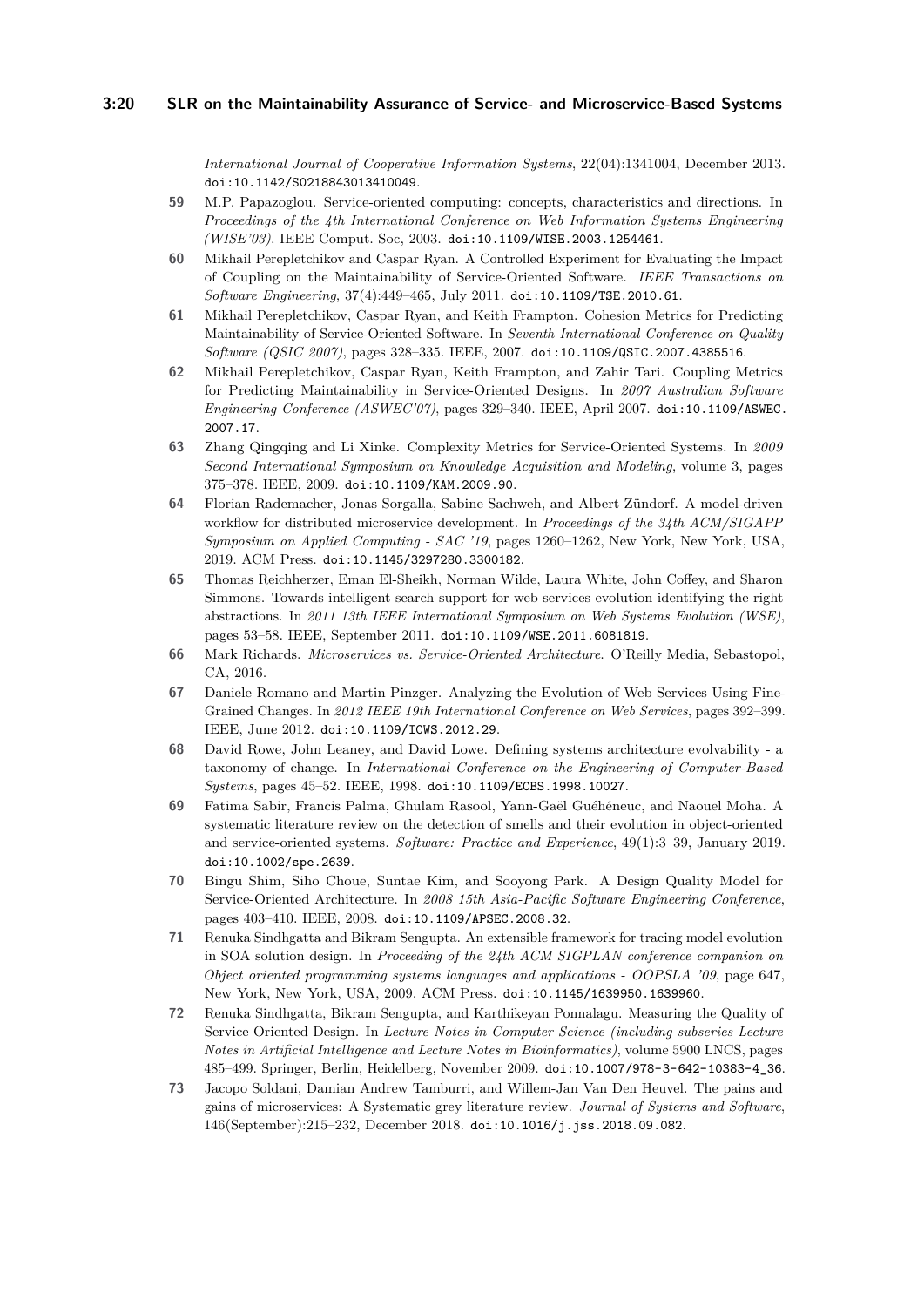- <span id="page-20-10"></span>**74** Iis Solichah, Margaret Hamilton, Petrus Mursanto, Caspar Ryan, and Mikhail Perepletchikov. Exploration on software complexity metrics for business process model and notation. In *2013 International Conference on Advanced Computer Science and Information Systems (ICACSIS)*, pages 31–37. IEEE, September 2013. [doi:10.1109/ICACSIS.2013.6761549](https://doi.org/10.1109/ICACSIS.2013.6761549).
- <span id="page-20-9"></span>**75** Davide Taibi and Valentina Lenarduzzi. On the Definition of Microservice Bad Smells. *IEEE Software*, 35(3):56–62, May 2018. [doi:10.1109/MS.2018.2141031](https://doi.org/10.1109/MS.2018.2141031).
- <span id="page-20-7"></span>**76** Simon Tragatschnig, Srdjan Stevanetic, and Uwe Zdun. Supporting the evolution of eventdriven service-oriented architectures using change patterns. *Information and Software Technology*, 100:133–146, August 2018. [doi:10.1016/j.infsof.2018.04.005](https://doi.org/10.1016/j.infsof.2018.04.005).
- <span id="page-20-3"></span>**77** Colin C. Venters, Rafael Capilla, Stefanie Betz, Birgit Penzenstadler, Tom Crick, Steve Crouch, Elisa Yumi Nakagawa, Christoph Becker, and Carlos Carrillo. Software sustainability: Research and practice from a software architecture viewpoint. *Journal of Systems and Software*, 138(December):174–188, April 2018. [doi:10.1016/j.jss.2017.12.026](https://doi.org/10.1016/j.jss.2017.12.026).
- <span id="page-20-2"></span>**78** Dirk Voelz and Andreas Goeb. What is Different in Quality Management for SOA? In *2010 14th IEEE International Enterprise Distributed Object Computing Conference*, pages 47–56. IEEE, October 2010. [doi:10.1109/EDOC.2010.27](https://doi.org/10.1109/EDOC.2010.27).
- <span id="page-20-0"></span>**79** Stefan Wagner. *Software Product Quality Control*. Springer Berlin Heidelberg, Berlin, Heidelberg, 2013. [doi:10.1007/978-3-642-38571-1](https://doi.org/10.1007/978-3-642-38571-1).
- <span id="page-20-1"></span>**80** Allen Wang and Sudhir Tonse. Announcing Ribbon: Tying the Netflix Mid-Tier Services Together, 2013. URL: [https://medium.com/netflix-techblog/](https://medium.com/netflix-techblog/announcing-ribbon-tying-the-netflix-mid-tier-services-together-a89346910a62) [announcing-ribbon-tying-the-netflix-mid-tier-services-together-a89346910a62](https://medium.com/netflix-techblog/announcing-ribbon-tying-the-netflix-mid-tier-services-together-a89346910a62).
- <span id="page-20-11"></span>**81** Hanzhang Wang, Marouane Kessentini, and Ali Ouni. Prediction of Web Services Evolution. In *Lecture Notes in Computer Science (including subseries Lecture Notes in Artificial Intelligence and Lecture Notes in Bioinformatics)*, volume 9936 LNCS, pages 282–297. Springer, Cham, October 2016. [doi:10.1007/978-3-319-46295-0\\_18](https://doi.org/10.1007/978-3-319-46295-0_18).
- <span id="page-20-12"></span>**82** Shuying Wang and Miriam A.M. Capretz. Dependency and Entropy Based Impact Analysis for Service-Oriented System Evolution. In *2011 IEEE/WIC/ACM International Conferences on Web Intelligence and Intelligent Agent Technology*, volume 1, pages 412–417. IEEE, August 2011. [doi:10.1109/WI-IAT.2011.196](https://doi.org/10.1109/WI-IAT.2011.196).
- <span id="page-20-4"></span>**83** Shuying Wang, Wilson Akio Higashino, Michael Hayes, and Miriam A M Capretz. Service Evolution Patterns. In *2014 IEEE International Conference on Web Services*, pages 201–208. IEEE, June 2014. [doi:10.1109/ICWS.2014.39](https://doi.org/10.1109/ICWS.2014.39).
- <span id="page-20-5"></span>**84** Laura White, Norman Wilde, Thomas Reichherzer, Eman El-Sheikh, George Goehring, Arthur Baskin, Ben Hartmann, and Mircea Manea. Understanding Interoperable Systems: Challenges for the Maintenance of SOA Applications. In *2012 45th Hawaii International Conference on System Sciences*, pages 2199–2206. IEEE, January 2012. [doi:10.1109/HICSS.2012.614](https://doi.org/10.1109/HICSS.2012.614).
- <span id="page-20-8"></span>**85** Uwe Zdun, Elena Navarro, and Frank Leymann. Ensuring and Assessing Architecture Conformance to Microservice Decomposition Patterns. In *Service-Oriented Computing*, volume 10601, pages 411–429, Cham, 2017. Springer International Publishing. [doi:10.1007/](https://doi.org/10.1007/978-3-319-69035-3_29) [978-3-319-69035-3\\_29](https://doi.org/10.1007/978-3-319-69035-3_29).
- <span id="page-20-13"></span>**86** Songlin Zhang, Junsong Yin, and Rong Liu. A RGPS-based framework for service-oriented requirement evolution of networked software. In *2011 IEEE 3rd International Conference on Communication Software and Networks*, pages 321–325. IEEE, May 2011. [doi:10.1109/](https://doi.org/10.1109/ICCSN.2011.6013724) [ICCSN.2011.6013724](https://doi.org/10.1109/ICCSN.2011.6013724).
- <span id="page-20-14"></span>**87** Xin Zhou, Yuqin Jin, He Zhang, Shanshan Li, and Xin Huang. A Map of Threats to Validity of Systematic Literature Reviews in Software Engineering. In *2016 23rd Asia-Pacific Software Engineering Conference (APSEC)*, pages 153–160, Hamilton, New Zealand, 2016. IEEE. [doi:10.1109/APSEC.2016.031](https://doi.org/10.1109/APSEC.2016.031).
- <span id="page-20-6"></span>**88** Yu Zhou, Jidong Ge, Pengcheng Zhang, and Weigang Wu. Model based verification of dynamically evolvable service oriented systems. *Science China Information Sciences*, 59(3):32101, March 2016. [doi:10.1007/s11432-015-5332-8](https://doi.org/10.1007/s11432-015-5332-8).